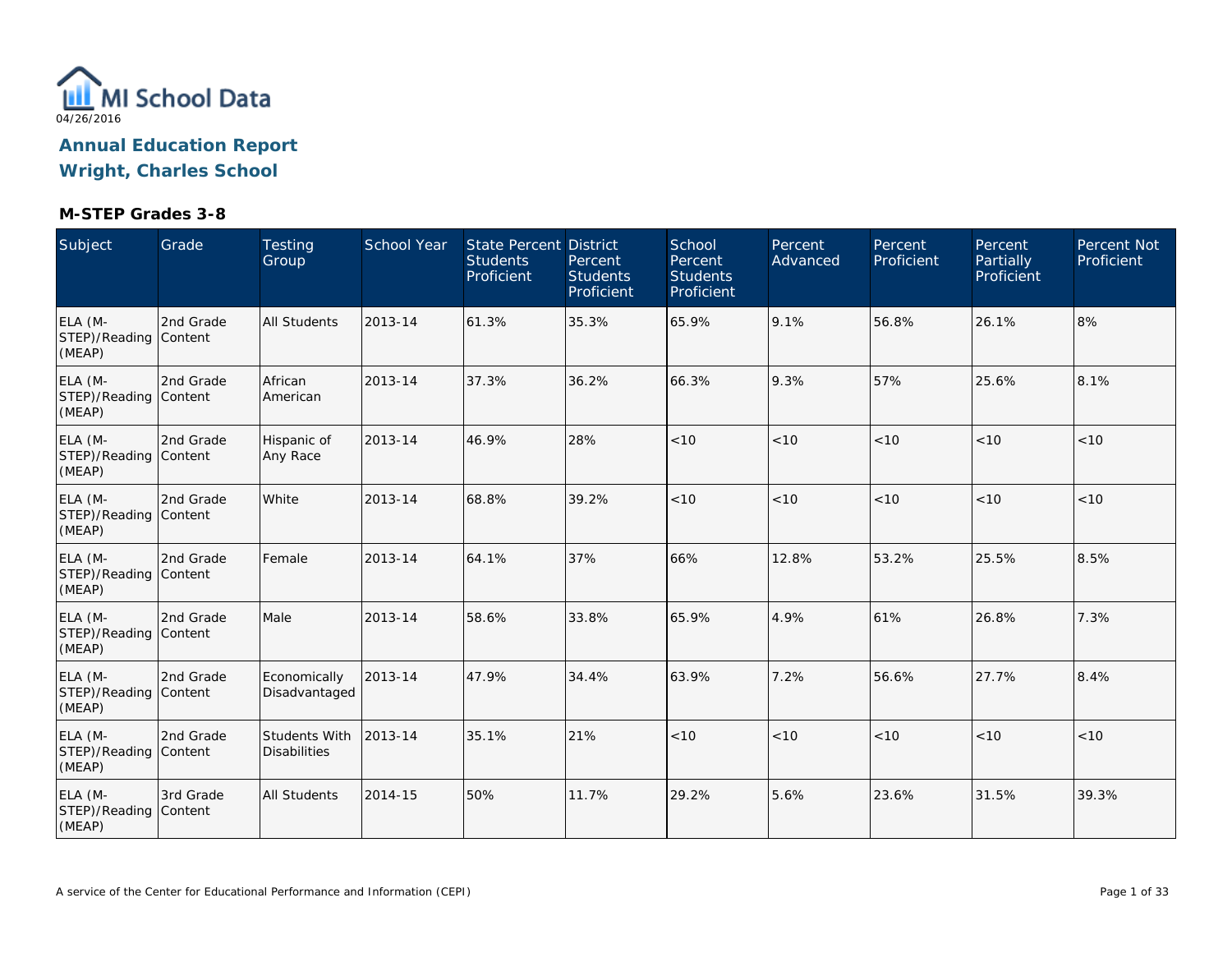

| Subject                                    | Grade                | <b>Testing</b><br>Group | School Year | State Percent District<br><b>Students</b><br>Proficient | Percent<br><b>Students</b><br>Proficient | School<br>Percent<br><b>Students</b><br>Proficient | Percent<br>Advanced | Percent<br>Proficient | Percent<br><b>Partially</b><br>Proficient | <b>Percent Not</b><br>Proficient |
|--------------------------------------------|----------------------|-------------------------|-------------|---------------------------------------------------------|------------------------------------------|----------------------------------------------------|---------------------|-----------------------|-------------------------------------------|----------------------------------|
| ELA (M-<br>STEP)/Reading Content<br>(MEAP) | 3rd Grade            | <b>All Students</b>     | 2013-14     | 70%                                                     | 42.6%                                    | 80.9%                                              | 2.1%                | 78.7%                 | 9.6%                                      | 9.6%                             |
| ELA (M-<br>STEP)/Reading Content<br>(MEAP) | 3rd Grade            | African<br>American     | 2014-15     | 23.2%                                                   | 10.5%                                    | 28.7%                                              | 5.7%                | 23%                   | 31%                                       | 40.2%                            |
| ELA (M-<br>STEP)/Reading Content<br>(MEAP) | 3rd Grade            | African<br>American     | 2013-14     | 47.6%                                                   | 41.8%                                    | 80.9%                                              | 2.1%                | 78.7%                 | 9.6%                                      | 9.6%                             |
| ELA (M-<br>STEP)/Reading Content<br>(MEAP) | 3rd Grade            | Hispanic of<br>Any Race | 2014-15     | 37.2%                                                   | 14.8%                                    | < 10                                               | < 10                | < 10                  | < 10                                      | < 10                             |
| ELA (M-<br>STEP)/Reading Content<br>(MEAP) | 3rd Grade            | Two or More<br>Races    | 2014-15     | 47.7%                                                   | 30%                                      | < 10                                               | < 10                | < 10                  | < 10                                      | < 10                             |
| ELA (M-<br>STEP)/Reading Content<br>(MEAP) | 3rd Grade            | Female                  | 2014-15     | 54.7%                                                   | 14.1%                                    | 42.2%                                              | 8.9%                | 33.3%                 | 33.3%                                     | 24.4%                            |
| ELA (M-<br>STEP)/Reading Content<br>(MEAP) | 3rd Grade            | Female                  | 2013-14     | 73%                                                     | 46.6%                                    | 86.5%                                              | 1.9%                | 84.6%                 | 9.6%                                      | 3.8%                             |
| ELA (M-<br>STEP)/Reading Content<br>(MEAP) | 3rd Grade            | Male                    | 2014-15     | 45.5%                                                   | 9.1%                                     | 15.9%                                              | 2.3%                | 13.6%                 | 29.5%                                     | 54.5%                            |
| ELA (M-<br>STEP)/Reading<br>(MEAP)         | 3rd Grade<br>Content | Male                    | 2013-14     | 67%                                                     | 38.7%                                    | 73.8%                                              | 2.4%                | 71.4%                 | 9.5%                                      | 16.7%                            |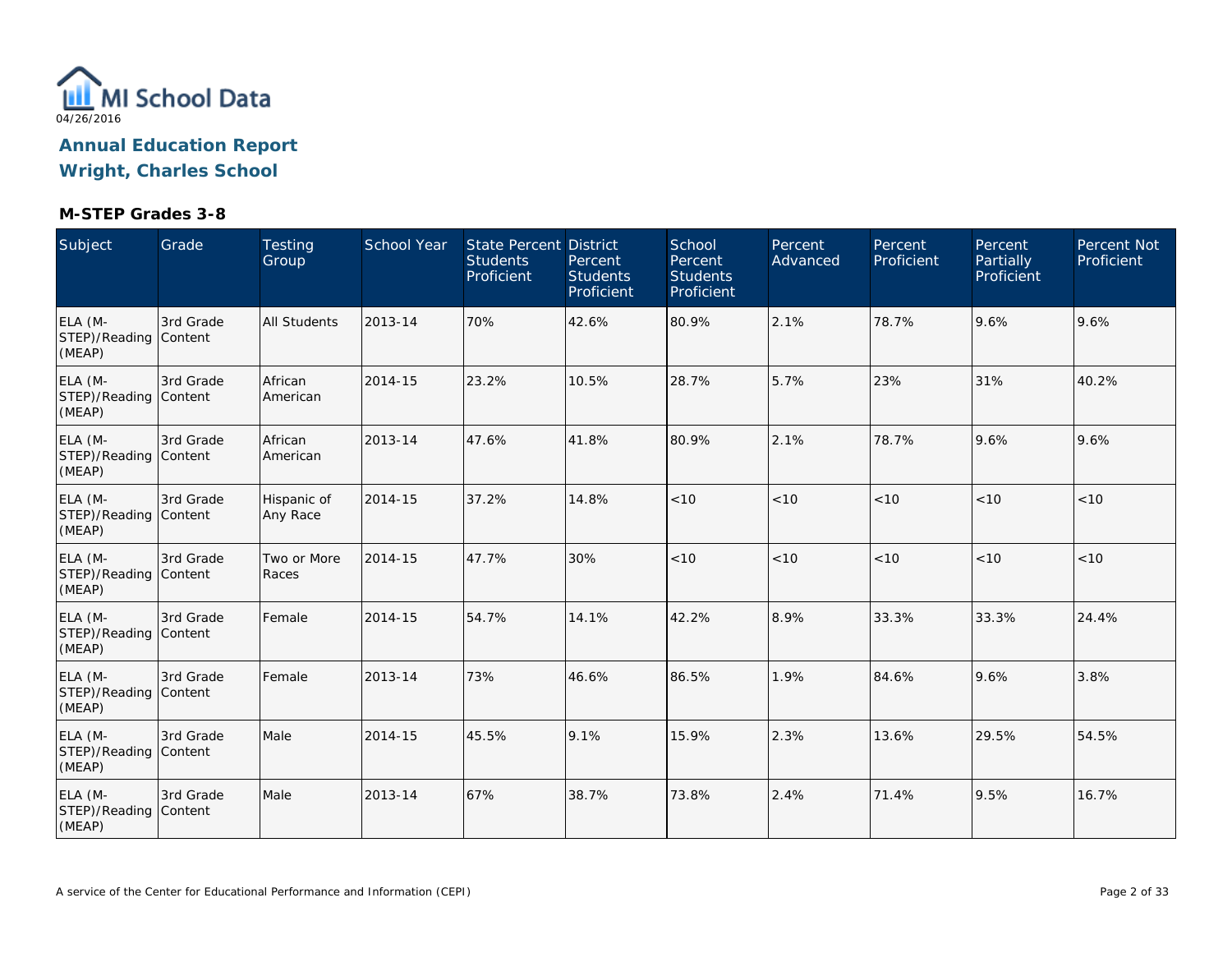

| Subject                                    | Grade     | Testing<br>Group                            | School Year | <b>State Percent District</b><br><b>Students</b><br>Proficient | Percent<br><b>Students</b><br>Proficient | School<br>Percent<br><b>Students</b><br>Proficient | Percent<br>Advanced | Percent<br>Proficient | Percent<br>Partially<br>Proficient | Percent Not<br>Proficient |
|--------------------------------------------|-----------|---------------------------------------------|-------------|----------------------------------------------------------------|------------------------------------------|----------------------------------------------------|---------------------|-----------------------|------------------------------------|---------------------------|
| ELA (M-<br>STEP)/Reading Content<br>(MEAP) | 3rd Grade | Economically<br>Disadvantaged               | 2014-15     | 35.3%                                                          | 10.4%                                    | 30.5%                                              | 6.1%                | 24.4%                 | 30.5%                              | 39%                       |
| ELA (M-<br>STEP)/Reading Content<br>(MEAP) | 3rd Grade | Economically<br>Disadvantaged               | 2013-14     | 57.3%                                                          | 40.9%                                    | 80.7%                                              | 2.3%                | 78.4%                 | 10.2%                              | 9.1%                      |
| ELA (M-<br>STEP)/Reading Content<br>(MEAP) | 3rd Grade | Students With<br><b>Disabilities</b>        | 2014-15     | 23.3%                                                          | 7.9%                                     | < 10                                               | < 10                | < 10                  | < 10                               | < 10                      |
| ELA (M-<br>STEP)/Reading Content<br>(MEAP) | 3rd Grade | <b>Students With</b><br><b>Disabilities</b> | 2013-14     | 41.6%                                                          | 24.1%                                    | 56.3%                                              | 0%                  | 56.3%                 | 6.3%                               | 37.5%                     |
| ELA (M-<br>STEP)/Reading Content<br>(MEAP) | 4th Grade | <b>All Students</b>                         | 2014-15     | 46.6%                                                          | 11.5%                                    | 48.3%                                              | 19.1%               | 29.2%                 | 30.3%                              | 21.3%                     |
| ELA (M-<br>STEP)/Reading Content<br>(MEAP) | 4th Grade | African<br>American                         | 2014-15     | 21.2%                                                          | 10.6%                                    | 47.7%                                              | 18.2%               | 29.5%                 | 30.7%                              | 21.6%                     |
| ELA (M-<br>STEP)/Reading Content<br>(MEAP) | 4th Grade | Hispanic of<br>Any Race                     | 2014-15     | 33.2%                                                          | 13.1%                                    | < 10                                               | < 10                | < 10                  | < 10                               | < 10                      |
| ELA (M-<br>STEP)/Reading Content<br>(MEAP) | 4th Grade | Female                                      | 2014-15     | 51.5%                                                          | 14.5%                                    | 53.1%                                              | 20.4%               | 32.7%                 | 28.6%                              | 18.4%                     |
| ELA (M-<br>STEP)/Reading Content<br>(MEAP) | 4th Grade | Male                                        | 2014-15     | 41.8%                                                          | 8.7%                                     | 42.5%                                              | 17.5%               | 25%                   | 32.5%                              | 25%                       |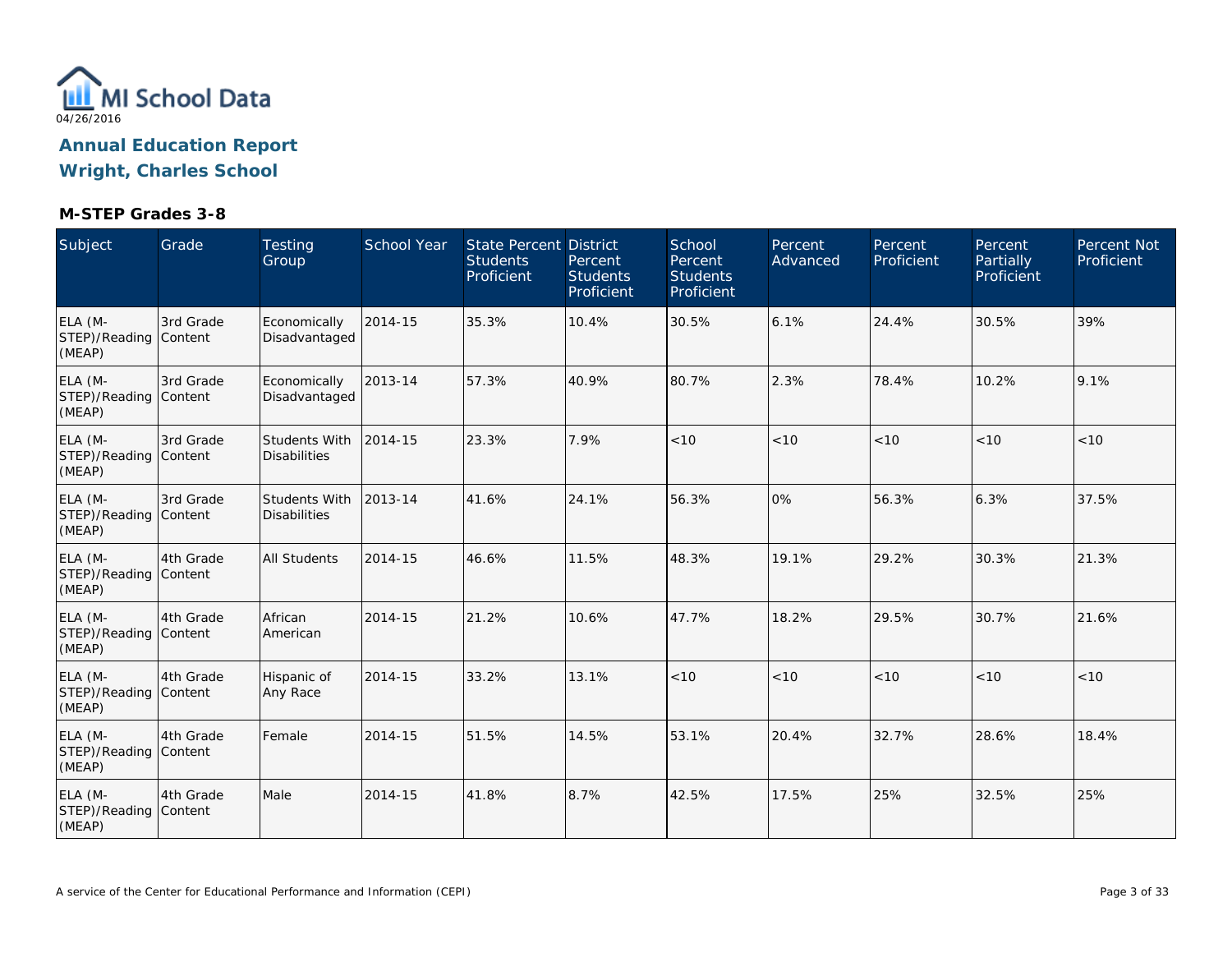

| Subject                                    | Grade                | Testing<br>Group                            | School Year | State Percent District<br><b>Students</b><br>Proficient | Percent<br><b>Students</b><br>Proficient | School<br>Percent<br><b>Students</b><br>Proficient | Percent<br>Advanced | Percent<br>Proficient | Percent<br>Partially<br>Proficient | Percent Not<br>Proficient |
|--------------------------------------------|----------------------|---------------------------------------------|-------------|---------------------------------------------------------|------------------------------------------|----------------------------------------------------|---------------------|-----------------------|------------------------------------|---------------------------|
| ELA (M-<br>STEP)/Reading Content<br>(MEAP) | 4th Grade            | Economically<br>Disadvantaged               | 2014-15     | 30.9%                                                   | 10%                                      | 45.8%                                              | 16.9%               | 28.9%                 | 32.5%                              | 21.7%                     |
| ELA (M-<br>STEP)/Reading Content<br>(MEAP) | 4th Grade            | <b>Students With</b><br><b>Disabilities</b> | 2014-15     | 17.2%                                                   | 3.8%                                     | < 10                                               | < 10                | < 10                  | < 10                               | < 10                      |
| Mathematics                                | 2nd Grade<br>Content | <b>All Students</b>                         | 2013-14     | 40.1%                                                   | 14.6%                                    | 52.3%                                              | 9.3%                | 43%                   | 19.8%                              | 27.9%                     |
| Mathematics                                | 2nd Grade<br>Content | African<br>American                         | 2013-14     | 18.2%                                                   | 14.6%                                    | 53.6%                                              | 9.5%                | 44%                   | 19%                                | 27.4%                     |
| Mathematics                                | 2nd Grade<br>Content | Hispanic of<br>Any Race                     | 2013-14     | 26.3%                                                   | 12.5%                                    | < 10                                               | < 10                | < 10                  | < 10                               | < 10                      |
| Mathematics                                | 2nd Grade<br>Content | White                                       | 2013-14     | 46.6%                                                   | 15.5%                                    | $<10$                                              | < 10                | < 10                  | < 10                               | < 10                      |
| Mathematics                                | 2nd Grade<br>Content | Female                                      | 2013-14     | 39.7%                                                   | 14.5%                                    | 46.8%                                              | 8.5%                | 38.3%                 | 27.7%                              | 25.5%                     |
| Mathematics                                | 2nd Grade<br>Content | Male                                        | 2013-14     | 40.6%                                                   | 14.8%                                    | 59%                                                | 10.3%               | 48.7%                 | 10.3%                              | 30.8%                     |
| Mathematics                                | 2nd Grade<br>Content | Economically<br>Disadvantaged               | 2013-14     | 26.9%                                                   | 13.9%                                    | 50.6%                                              | 7.4%                | 43.2%                 | 19.8%                              | 29.6%                     |
| Mathematics                                | 2nd Grade<br>Content | <b>Students With</b><br><b>Disabilities</b> | 2013-14     | 22.2%                                                   | 9.5%                                     | < 10                                               | < 10                | < 10                  | < 10                               | < 10                      |
| Mathematics                                | 3rd Grade<br>Content | <b>All Students</b>                         | 2014-15     | 48.8%                                                   | 12.8%                                    | 30.3%                                              | 11.2%               | 19.1%                 | 33.7%                              | 36%                       |
| Mathematics                                | 3rd Grade<br>Content | <b>All Students</b>                         | 2013-14     | 45.3%                                                   | 17.2%                                    | 72%                                                | 10.8%               | 61.3%                 | 12.9%                              | 15.1%                     |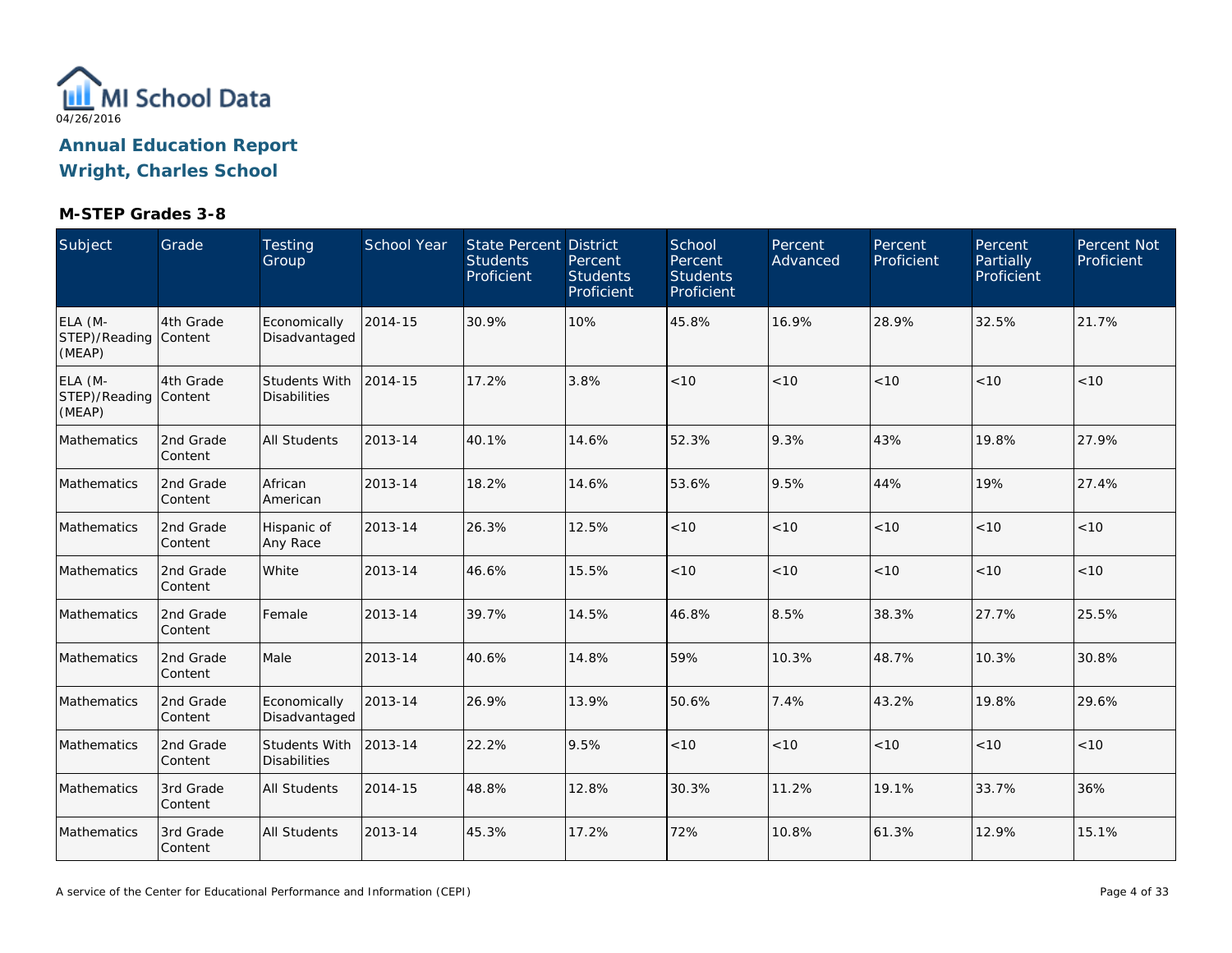

## **M-STEP Grades 3-8**

| Subject     | Grade                | Testing<br>Group                            | School Year | State Percent District<br><b>Students</b><br>Proficient | Percent<br><b>Students</b><br>Proficient | School<br>Percent<br><b>Students</b><br>Proficient | Percent<br>Advanced | Percent<br>Proficient | Percent<br>Partially<br>Proficient | Percent Not<br>Proficient |
|-------------|----------------------|---------------------------------------------|-------------|---------------------------------------------------------|------------------------------------------|----------------------------------------------------|---------------------|-----------------------|------------------------------------|---------------------------|
| Mathematics | 3rd Grade<br>Content | African<br>American                         | 2014-15     | 20.3%                                                   | 11.5%                                    | 31%                                                | 11.5%               | 19.5%                 | 32.2%                              | 36.8%                     |
| Mathematics | 3rd Grade<br>Content | African<br>American                         | 2013-14     | 18.2%                                                   | 15.8%                                    | 72%                                                | 10.8%               | 61.3%                 | 12.9%                              | 15.1%                     |
| Mathematics | 3rd Grade<br>Content | Hispanic of<br>Any Race                     | 2014-15     | 35.7%                                                   | 16.5%                                    | < 10                                               | < 10                | < 10                  | < 10                               | $<10$                     |
| Mathematics | 3rd Grade<br>Content | Two or More<br>Races                        | 2014-15     | 43.6%                                                   | 0%                                       | < 10                                               | < 10                | $<10$                 | < 10                               | < 10                      |
| Mathematics | 3rd Grade<br>Content | Female                                      | 2014-15     | 48.1%                                                   | 12.9%                                    | 37.8%                                              | 20%                 | 17.8%                 | 37.8%                              | 24.4%                     |
| Mathematics | 3rd Grade<br>Content | Female                                      | 2013-14     | 43.4%                                                   | 16.5%                                    | 76.5%                                              | 13.7%               | 62.7%                 | 11.8%                              | 11.8%                     |
| Mathematics | 3rd Grade<br>Content | Male                                        | 2014-15     | 49.5%                                                   | 12.7%                                    | 22.7%                                              | 2.3%                | 20.5%                 | 29.5%                              | 47.7%                     |
| Mathematics | 3rd Grade<br>Content | Male                                        | 2013-14     | 47.2%                                                   | 18%                                      | 66.7%                                              | 7.1%                | 59.5%                 | 14.3%                              | 19%                       |
| Mathematics | 3rd Grade<br>Content | Economically<br>Disadvantaged               | 2014-15     | 33.5%                                                   | 11.4%                                    | 31.7%                                              | 12.2%               | 19.5%                 | 34.1%                              | 34.1%                     |
| Mathematics | 3rd Grade<br>Content | Economically<br>Disadvantaged               | 2013-14     | 29.5%                                                   | 16.7%                                    | 71.3%                                              | 11.5%               | 59.8%                 | 13.8%                              | 14.9%                     |
| Mathematics | 3rd Grade<br>Content | Students With<br><b>Disabilities</b>        | 2014-15     | 24.5%                                                   | 9.9%                                     | < 10                                               | < 10                | < 10                  | < 10                               | < 10                      |
| Mathematics | 3rd Grade<br>Content | <b>Students With</b><br><b>Disabilities</b> | 2013-14     | 23.2%                                                   | 10.6%                                    | 37.5%                                              | 0%                  | 37.5%                 | 12.5%                              | 50%                       |
| Mathematics | 4th Grade<br>Content | <b>All Students</b>                         | 2014-15     | 41.4%                                                   | 7.6%                                     | 55.6%                                              | 15.6%               | 40%                   | 31.1%                              | 13.3%                     |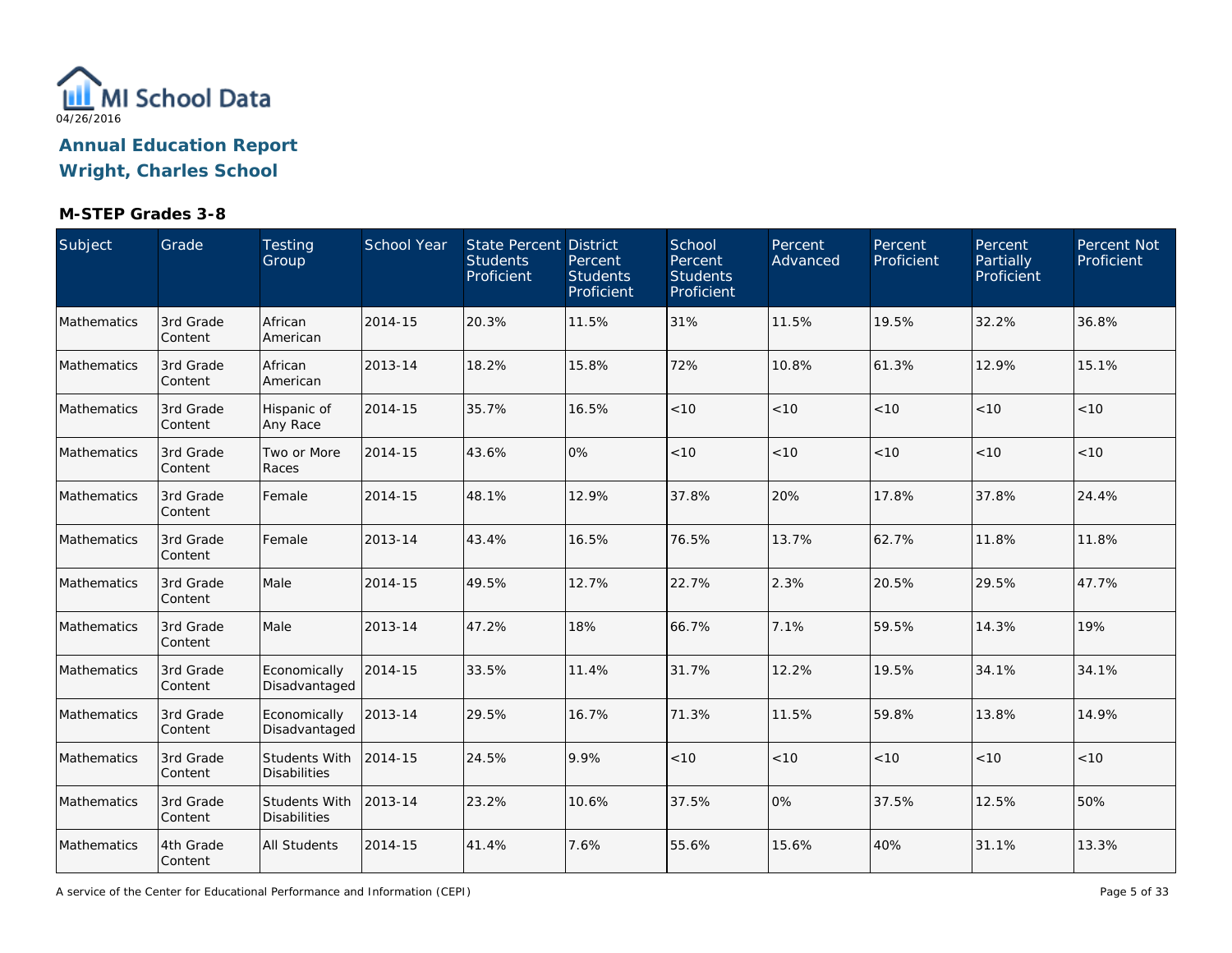

# **M-STEP Grades 3-8**

| Subject     | Grade                | Testing<br>Group                            | School Year | State Percent District<br><b>Students</b><br>Proficient | Percent<br><b>Students</b><br>Proficient | School<br>Percent<br><b>Students</b><br>Proficient | Percent<br>Advanced | Percent<br>Proficient | Percent<br>Partially<br>Proficient | Percent Not<br>Proficient |
|-------------|----------------------|---------------------------------------------|-------------|---------------------------------------------------------|------------------------------------------|----------------------------------------------------|---------------------|-----------------------|------------------------------------|---------------------------|
| Mathematics | 4th Grade<br>Content | African<br>American                         | 2014-15     | 13.2%                                                   | 6.2%                                     | 56.2%                                              | 15.7%               | 40.4%                 | 30.3%                              | 13.5%                     |
| Mathematics | 4th Grade<br>Content | Hispanic of<br>Any Race                     | 2014-15     | 27.1%                                                   | 12.5%                                    | < 10                                               | < 10                | < 10                  | < 10                               | < 10                      |
| Mathematics | 4th Grade<br>Content | Female                                      | 2014-15     | 40.3%                                                   | 7.9%                                     | 59.2%                                              | 20.4%               | 38.8%                 | 32.7%                              | 8.2%                      |
| Mathematics | 4th Grade<br>Content | Male                                        | 2014-15     | 42.4%                                                   | 7.4%                                     | 51.2%                                              | 9.8%                | 41.5%                 | 29.3%                              | 19.5%                     |
| Mathematics | 4th Grade<br>Content | Economically<br>Disadvantaged               | 2014-15     | 25.4%                                                   | 6.9%                                     | 52.4%                                              | 14.3%               | 38.1%                 | 33.3%                              | 14.3%                     |
| Mathematics | 4th Grade<br>Content | <b>Students With</b><br><b>Disabilities</b> | 2014-15     | 17.2%                                                   | 3.7%                                     | 10%                                                | 0%                  | 10%                   | 20%                                | 70%                       |
| Science     | 4th Grade<br>Content | <b>All Students</b>                         | 2014-15     | 12.4%                                                   | 1.4%                                     | 6.8%                                               | 2.3%                | 4.5%                  | 30.7%                              | 62.5%                     |
| Science     | 4th Grade<br>Content | African<br>American                         | 2014-15     | 2%                                                      | 1%                                       | 6.9%                                               | 2.3%                | 4.6%                  | 31%                                | 62.1%                     |
| Science     | 4th Grade<br>Content | Hispanic of<br>Any Race                     | 2014-15     | 5.5%                                                    | 2%                                       | < 10                                               | < 10                | < 10                  | < 10                               | < 10                      |
| Science     | 4th Grade<br>Content | Female                                      | 2014-15     | 10.4%                                                   | 1%                                       | 2%                                                 | 0%                  | 2%                    | 36.7%                              | 61.2%                     |
| Science     | 4th Grade<br>Content | Male                                        | 2014-15     | 14.3%                                                   | 1.8%                                     | 12.8%                                              | 5.1%                | 7.7%                  | 23.1%                              | 64.1%                     |
| Science     | 4th Grade<br>Content | Economically<br>Disadvantaged               | 2014-15     | 5.5%                                                    | 1.3%                                     | 7.3%                                               | 2.4%                | 4.9%                  | 28%                                | 64.6%                     |
| Science     | 4th Grade<br>Content | <b>Students With</b><br><b>Disabilities</b> | 2014-15     | 4.6%                                                    | 0.5%                                     | 0%                                                 | 0%                  | 0%                    | 10%                                | 90%                       |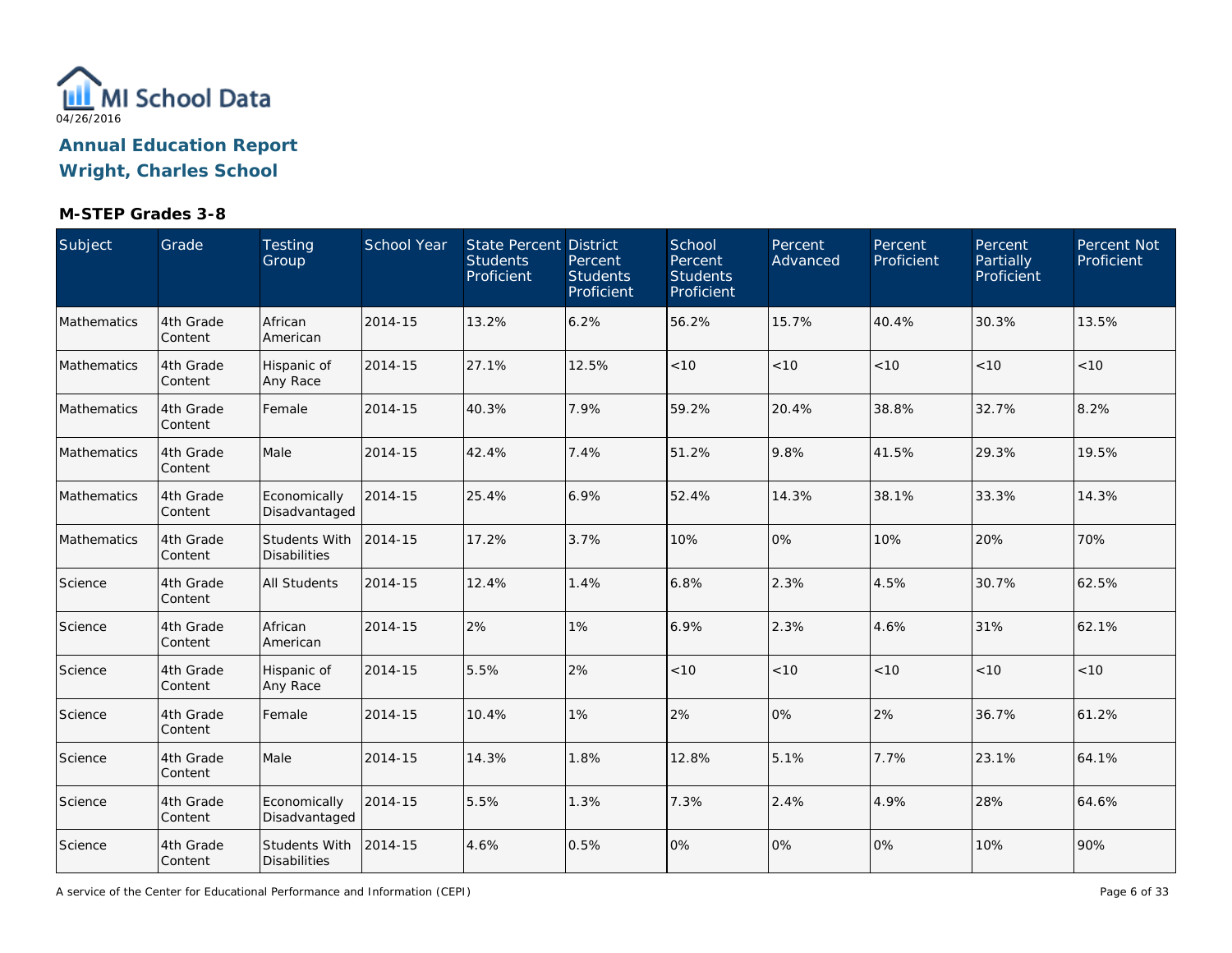

**MME**

| Subject                                                                                 | Grade | <b>Testing</b><br>Group | School Year | State Percent District<br><b>Students</b><br>Proficient | Percent<br><b>Students</b><br>Proficient | School<br>Percent<br><b>Students</b><br>Proficient | Percent<br>Advanced | Percent<br>Proficient | Percent<br>Partially<br>Proficient | <b>Percent Not</b><br>Proficient |
|-----------------------------------------------------------------------------------------|-------|-------------------------|-------------|---------------------------------------------------------|------------------------------------------|----------------------------------------------------|---------------------|-----------------------|------------------------------------|----------------------------------|
| $\mathbf{M}$ . $\mathbf{N}$ . $\mathbf{M}$ . $\mathbf{N}$ . $\mathbf{M}$ . $\mathbf{N}$ |       |                         |             |                                                         |                                          |                                                    |                     |                       |                                    |                                  |

No Data to Display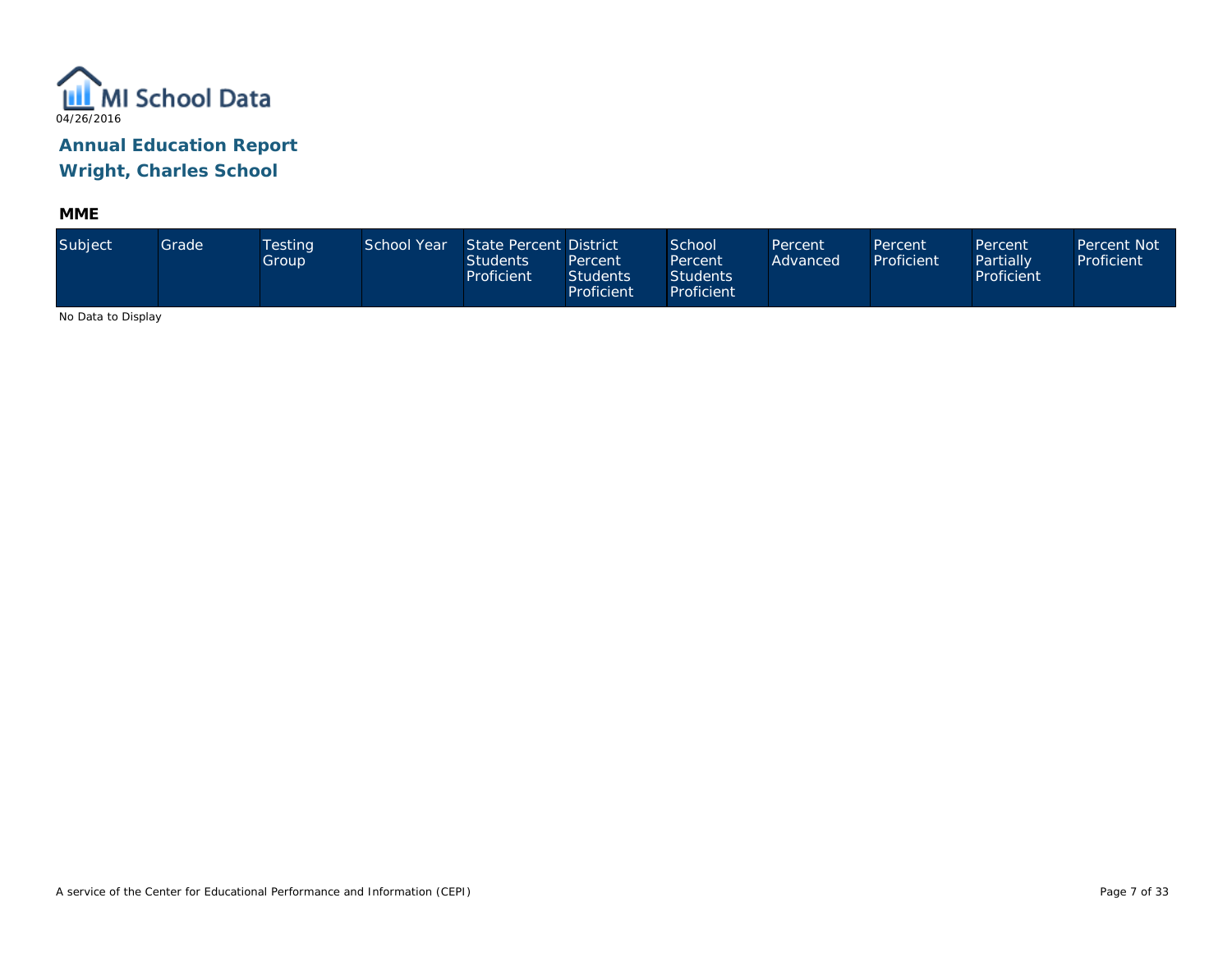

### **Michigan Educational Assessment Program Access (MEAP - Access)**

| Subject            | Grade | Testing Group School Year     |         | <b>State Percent</b><br><b>Students</b><br>Proficient | <b>District</b><br>Percent<br><b>Students</b><br>Proficient | School Percent Percent<br><b>Students</b><br>Proficient | Exceeded | Percent Met | Percent<br>Progressing |
|--------------------|-------|-------------------------------|---------|-------------------------------------------------------|-------------------------------------------------------------|---------------------------------------------------------|----------|-------------|------------------------|
| Mathematics        | 3rd   | <b>All Students</b>           | 2013-14 | 61.9%                                                 | 64.1%                                                       | 0%                                                      | 0%       | 0%          | 100%                   |
| <b>Mathematics</b> | 3rd   | African<br>American           | 2013-14 | 52.5%                                                 | 65.9%                                                       | 0%                                                      | 0%       | 0%          | 100%                   |
| Mathematics        | 3rd   | Male                          | 2013-14 | 64.4%                                                 | 65.9%                                                       | < 10                                                    | < 10     | < 10        | < 10                   |
| Mathematics        | 3rd   | Economically<br>Disadvantaged | 2013-14 | 59.4%                                                 | 62.1%                                                       | 0%                                                      | 0%       | 0%          | 100%                   |
| Mathematics        | 4th   | All Students                  | 2013-14 | 55.3%                                                 | 49.7%                                                       | < 10                                                    | < 10     | < 10        | < 10                   |
| Mathematics        | 4th   | African<br>American           | 2013-14 | 46.3%                                                 | 53.1%                                                       | < 10                                                    | < 10     | < 10        | < 10                   |
| Mathematics        | 4th   | Male                          | 2013-14 | 56.2%                                                 | 47.1%                                                       | $<10$                                                   | < 10     | < 10        | < 10                   |
| Mathematics        | 4th   | Economically<br>Disadvantaged | 2013-14 | 53.4%                                                 | 50%                                                         | < 10                                                    | < 10     | < 10        | < 10                   |
| Reading            | 3rd   | All Students                  | 2013-14 | 38.7%                                                 | 42.2%                                                       | < 10                                                    | < 10     | < 10        | < 10                   |
| Reading            | 3rd   | African<br>American           | 2013-14 | 30.4%                                                 | 44%                                                         | < 10                                                    | < 10     | < 10        | < 10                   |
| Reading            | 3rd   | Male                          | 2013-14 | 38.9%                                                 | 47.1%                                                       | $<10$                                                   | < 10     | < 10        | < 10                   |
| Reading            | 3rd   | Economically<br>Disadvantaged | 2013-14 | 34.6%                                                 | 40.2%                                                       | < 10                                                    | < 10     | < 10        | < 10                   |
| Reading            | 4th   | All Students                  | 2013-14 | 45.6%                                                 | 39.9%                                                       | < 10                                                    | < 10     | < 10        | < 10                   |
| Reading            | 4th   | African<br>American           | 2013-14 | 35.2%                                                 | 42%                                                         | < 10                                                    | < 10     | < 10        | < 10                   |
| Reading            | 4th   | Male                          | 2013-14 | 45.4%                                                 | 38.7%                                                       | < 10                                                    | < 10     | < 10        | < 10                   |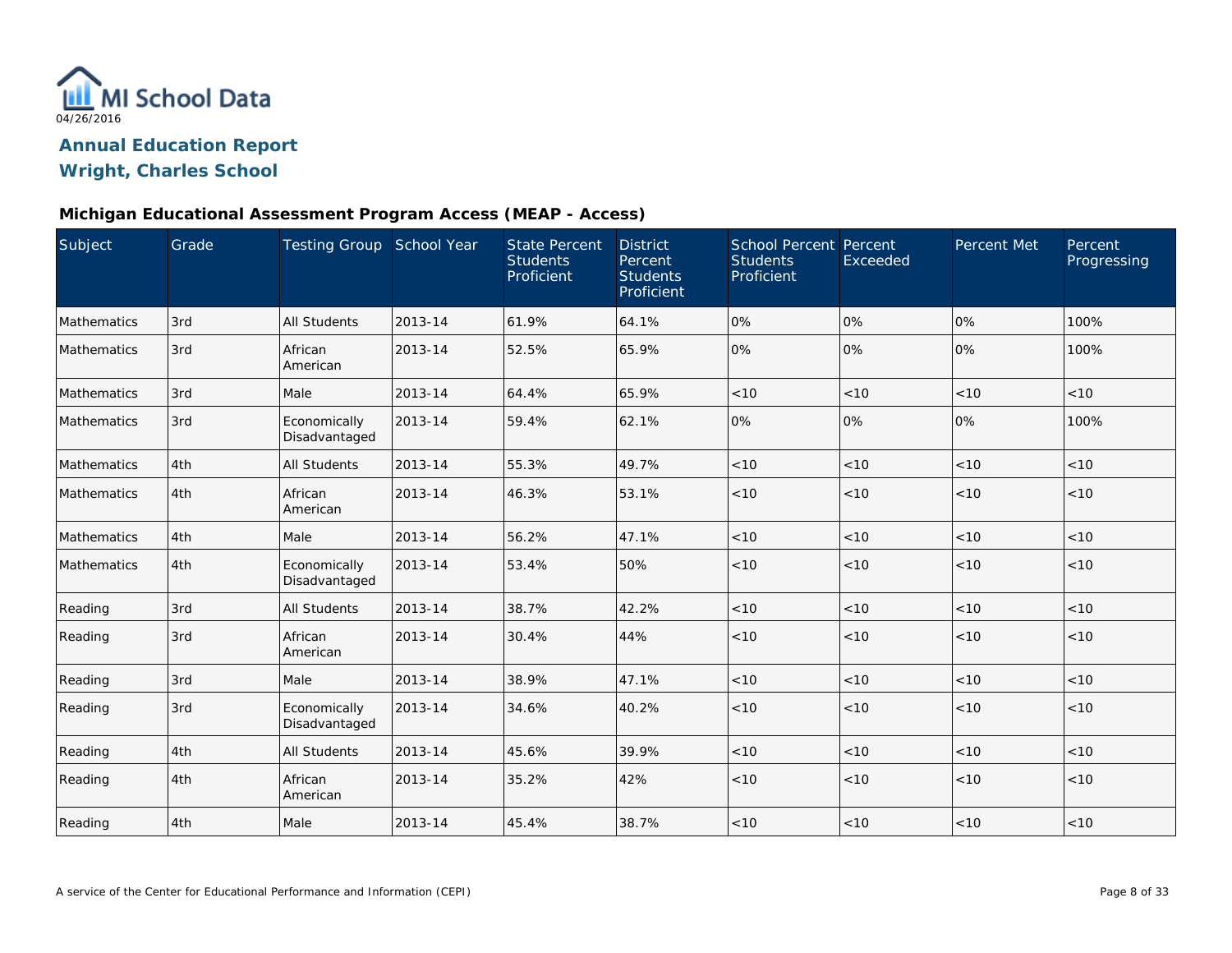

### **Michigan Educational Assessment Program Access (MEAP - Access)**

| Subject | Grade | Testing Group School Year     |         | State Percent<br><b>Students</b><br>Proficient | <b>District</b><br>Percent<br><b>Students</b><br>Proficient | School Percent Percent<br>Students<br>Proficient | Exceeded | Percent Met | Percent<br>Progressing |
|---------|-------|-------------------------------|---------|------------------------------------------------|-------------------------------------------------------------|--------------------------------------------------|----------|-------------|------------------------|
| Reading | 4th   | Economically<br>Disadvantaged | 2013-14 | 41.3%                                          | 40%                                                         | 1 < 10                                           | < 10     | < 10        | < 10                   |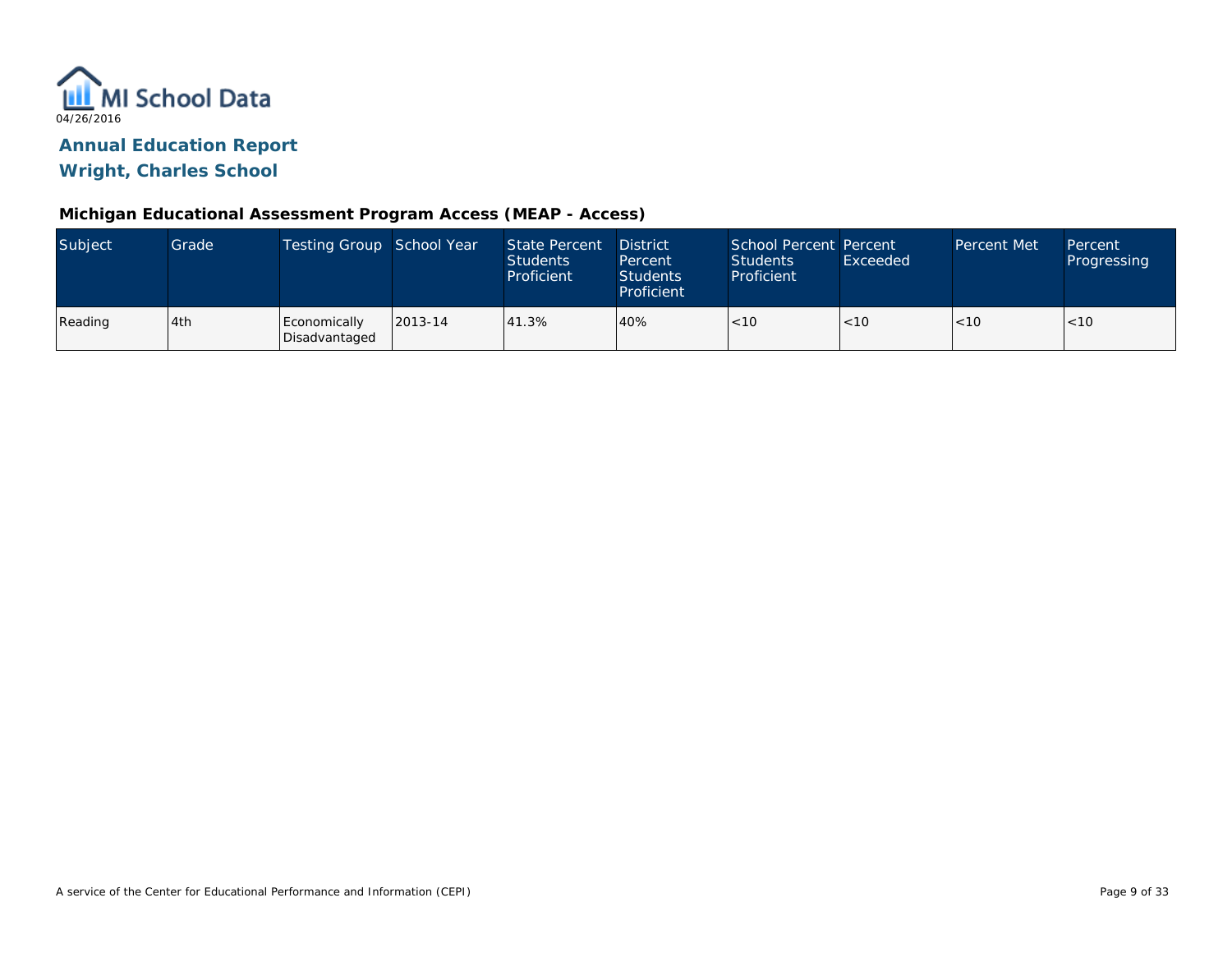

# **MI-Access Functional Independence**

| Subject     | Grade                | Testing Group School Year     |         | <b>State Percent</b><br><b>Students</b><br>Proficient | <b>District</b><br>Percent<br><b>Students</b><br>Proficient | <b>School Percent Percent</b><br><b>Students</b><br>Proficient | Surpassed | Percent<br>Attained | Percent<br>Emerging |
|-------------|----------------------|-------------------------------|---------|-------------------------------------------------------|-------------------------------------------------------------|----------------------------------------------------------------|-----------|---------------------|---------------------|
| Mathematics | 2nd Grade<br>Content | <b>All Students</b>           | 2013-14 | 68.8%                                                 | 44.6%                                                       | $<10$                                                          | < 10      | < 10                | < 10                |
| Reading     | 2nd Grade<br>Content | <b>All Students</b>           | 2013-14 | 77.1%                                                 | 56.9%                                                       | < 10                                                           | < 10      | < 10                | < 10                |
| Mathematics | 2nd Grade<br>Content | African<br>American           | 2013-14 | 61.4%                                                 | 42.4%                                                       | $<10$                                                          | < 10      | < 10                | < 10                |
| Reading     | 2nd Grade<br>Content | African<br>American           | 2013-14 | 70.2%                                                 | 54.2%                                                       | < 10                                                           | < 10      | < 10                | < 10                |
| Mathematics | 2nd Grade<br>Content | Male                          | 2013-14 | 70%                                                   | 46.8%                                                       | $<10$                                                          | < 10      | < 10                | < 10                |
| Reading     | 2nd Grade<br>Content | Male                          | 2013-14 | 76.1%                                                 | 57.4%                                                       | < 10                                                           | $<10$     | < 10                | < 10                |
| Mathematics | 2nd Grade<br>Content | Economically<br>Disadvantaged | 2013-14 | 70.8%                                                 | 48.2%                                                       | < 10                                                           | < 10      | < 10                | < 10                |
| Reading     | 2nd Grade<br>Content | Economically<br>Disadvantaged | 2013-14 | 76.6%                                                 | 60.7%                                                       | < 10                                                           | < 10      | < 10                | < 10                |
| Mathematics | 3rd Grade<br>Content | <b>All Students</b>           | 2014-15 | 71.1%                                                 | 50.8%                                                       | $<10$                                                          | < 10      | < 10                | < 10                |
| Mathematics | 3rd Grade<br>Content | <b>All Students</b>           | 2013-14 | 81.3%                                                 | 72.2%                                                       | $<10$                                                          | < 10      | < 10                | < 10                |
| Reading     | 3rd Grade<br>Content | <b>All Students</b>           | 2013-14 | 76.5%                                                 | 64.1%                                                       | < 10                                                           | < 10      | < 10                | < 10                |
| <b>ELA</b>  | 3rd Grade<br>Content | <b>All Students</b>           | 2014-15 | 69.2%                                                 | 57.7%                                                       | $<10$                                                          | < 10      | < 10                | < 10                |
| Mathematics | 3rd Grade<br>Content | African<br>American           | 2014-15 | 65.4%                                                 | 50.8%                                                       | < 10                                                           | $<10$     | < 10                | < 10                |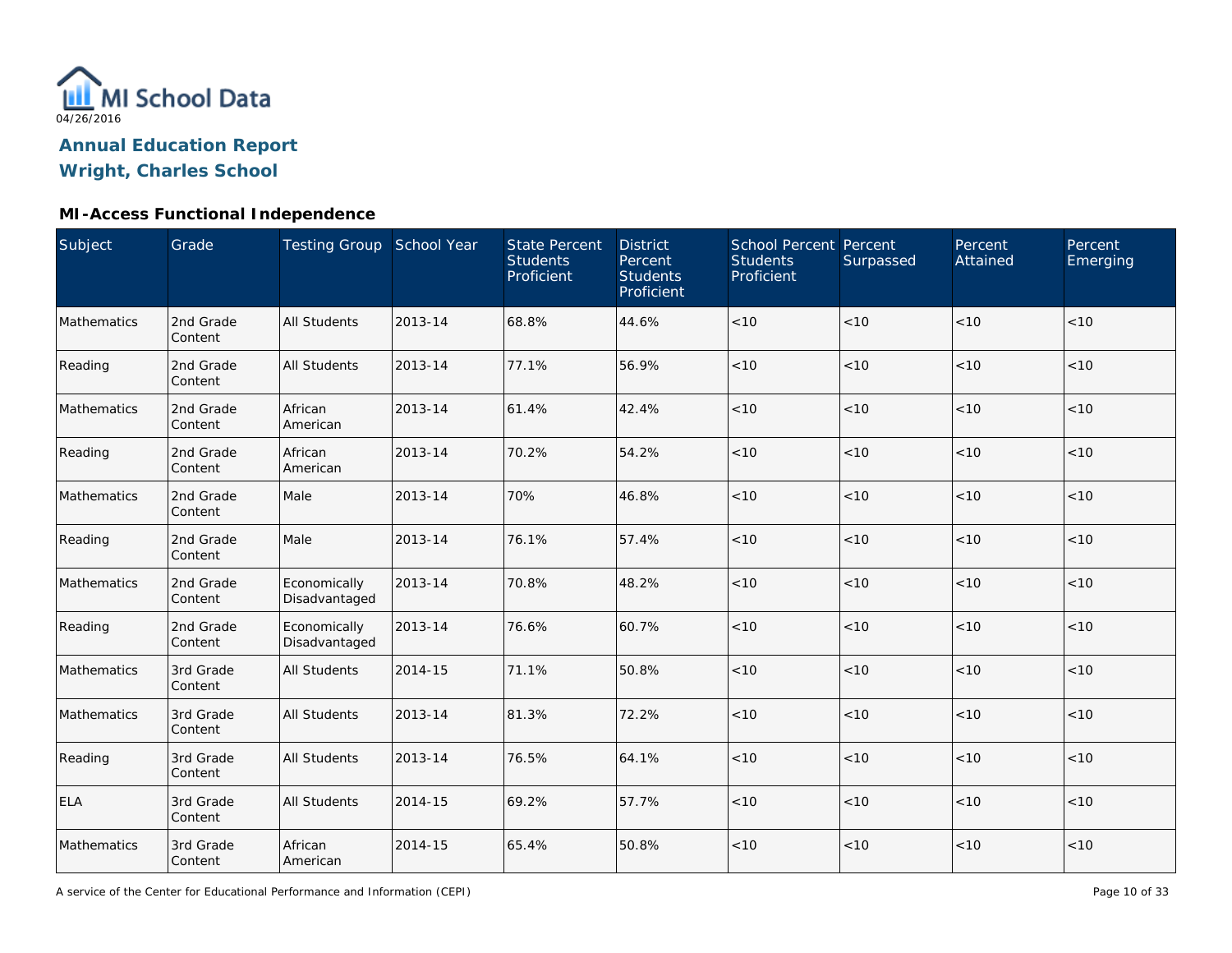

# **MI-Access Functional Independence**

| Subject     | Grade                | Testing Group School Year     |         | <b>State Percent</b><br><b>Students</b><br>Proficient | <b>District</b><br>Percent<br><b>Students</b><br>Proficient | School Percent Percent<br><b>Students</b><br>Proficient | Surpassed | Percent<br>Attained | Percent<br>Emerging |
|-------------|----------------------|-------------------------------|---------|-------------------------------------------------------|-------------------------------------------------------------|---------------------------------------------------------|-----------|---------------------|---------------------|
| Mathematics | 3rd Grade<br>Content | African<br>American           | 2013-14 | 76.6%                                                 | 69.4%                                                       | $<10$                                                   | < 10      | < 10                | < 10                |
| Reading     | 3rd Grade<br>Content | African<br>American           | 2013-14 | 71.6%                                                 | 64.8%                                                       | $<10$                                                   | < 10      | < 10                | < 10                |
| <b>ELA</b>  | 3rd Grade<br>Content | African<br>American           | 2014-15 | 64.2%                                                 | 57.7%                                                       | $<10$                                                   | < 10      | < 10                | < 10                |
| Mathematics | 3rd Grade<br>Content | Male                          | 2014-15 | 71.9%                                                 | 53.7%                                                       | < 10                                                    | < 10      | <10                 | < 10                |
| Mathematics | 3rd Grade<br>Content | Male                          | 2013-14 | 83.3%                                                 | 77.6%                                                       | < 10                                                    | < 10      | < 10                | < 10                |
| Reading     | 3rd Grade<br>Content | Male                          | 2013-14 | 76.1%                                                 | 65.3%                                                       | < 10                                                    | < 10      | < 10                | < 10                |
| <b>ELA</b>  | 3rd Grade<br>Content | Male                          | 2014-15 | 69.2%                                                 | 61.8%                                                       | < 10                                                    | < 10      | < 10                | < 10                |
| Mathematics | 3rd Grade<br>Content | Economically<br>Disadvantaged | 2014-15 | 71.7%                                                 | 49.1%                                                       | $<10$                                                   | < 10      | < 10                | < 10                |
| Mathematics | 3rd Grade<br>Content | Economically<br>Disadvantaged | 2013-14 | 82.3%                                                 | 72%                                                         | < 10                                                    | < 10      | < 10                | < 10                |
| Reading     | 3rd Grade<br>Content | Economically<br>Disadvantaged | 2013-14 | 75.1%                                                 | 64.9%                                                       | < 10                                                    | < 10      | < 10                | < 10                |
| <b>ELA</b>  | 3rd Grade<br>Content | Economically<br>Disadvantaged | 2014-15 | 68.9%                                                 | 57.1%                                                       | < 10                                                    | < 10      | < 10                | < 10                |
| Mathematics | 4th Grade<br>Content | <b>All Students</b>           | 2014-15 | 72.4%                                                 | 50%                                                         | $<10$                                                   | < 10      | < 10                | < 10                |
| <b>ELA</b>  | 4th Grade<br>Content | All Students                  | 2014-15 | 69.7%                                                 | 48.8%                                                       | < 10                                                    | $<10$     | < 10                | < 10                |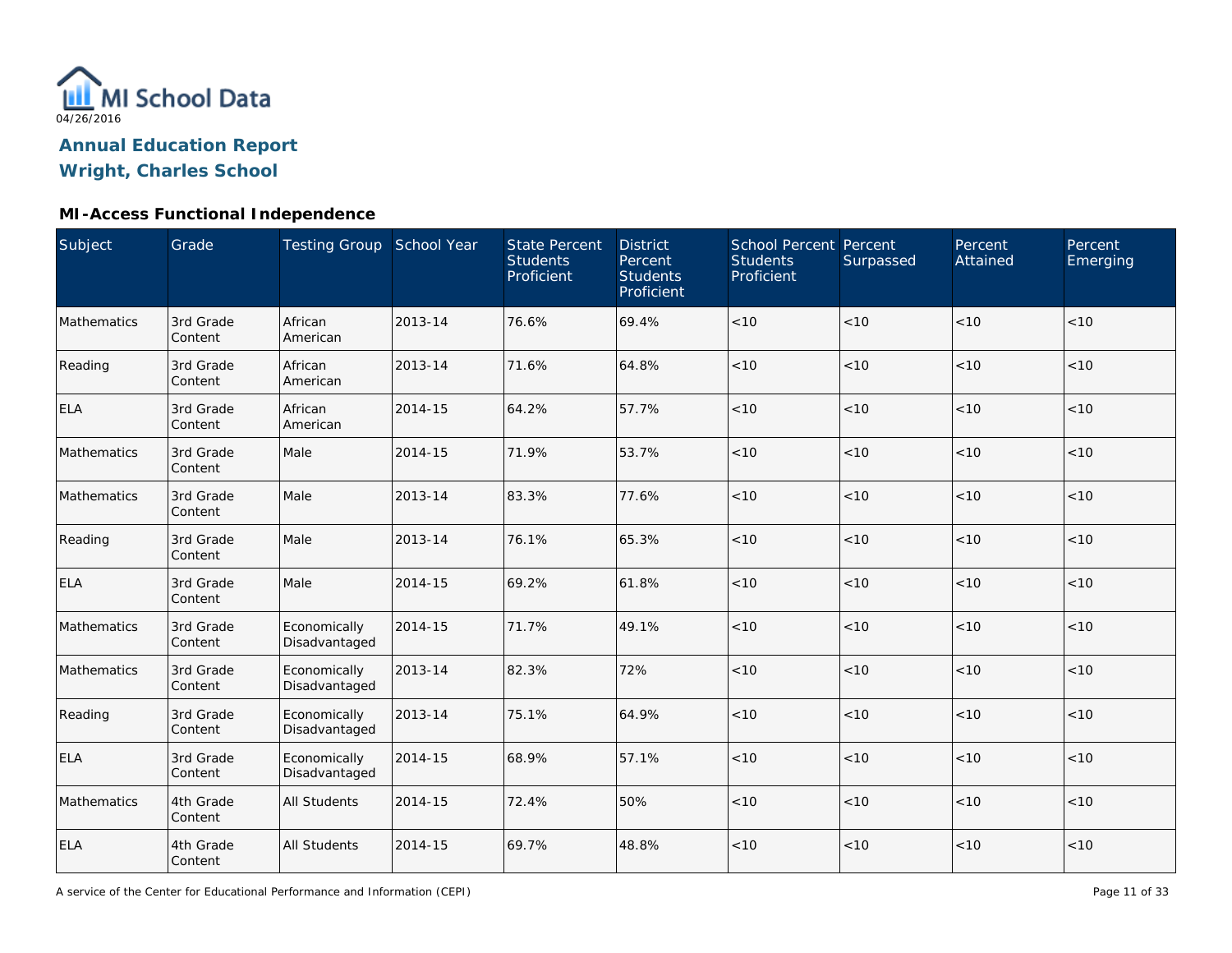

#### **MI-Access Functional Independence**

| Subject     | Grade                       | <b>Testing Group</b>          | School Year | <b>State Percent</b><br><b>Students</b><br>Proficient | <b>District</b><br>Percent<br><b>Students</b><br>Proficient | School Percent Percent<br><b>Students</b><br>Proficient | Surpassed | Percent<br>Attained | Percent<br>Emerging |
|-------------|-----------------------------|-------------------------------|-------------|-------------------------------------------------------|-------------------------------------------------------------|---------------------------------------------------------|-----------|---------------------|---------------------|
| Science     | 4th Grade<br>Content        | All Students                  | 2014-15     | 59.1%                                                 | 36.4%                                                       | < 10                                                    | < 10      | < 10                | <10                 |
| Mathematics | 4th Grade<br>Content        | African<br>American           | 2014-15     | 63.6%                                                 | 49.4%                                                       | < 10                                                    | < 10      | < 10                | < 10                |
| <b>ELA</b>  | 4th Grade<br>Content        | African<br>American           | 2014-15     | 64.9%                                                 | 50.7%                                                       | < 10                                                    | < 10      | < 10                | < 10                |
| Science     | 4th Grade<br>Content        | African<br>American           | 2014-15     | 46.7%                                                 | 35.2%                                                       | < 10                                                    | < 10      | < 10                | < 10                |
| Mathematics | 4th Grade<br><b>Content</b> | Male                          | 2014-15     | 74%                                                   | 52.2%                                                       | < 10                                                    | < 10      | < 10                | < 10                |
| <b>ELA</b>  | 4th Grade<br>Content        | Male                          | 2014-15     | 68.4%                                                 | 50.9%                                                       | < 10                                                    | < 10      | < 10                | < 10                |
| Science     | 4th Grade<br>Content        | Male                          | 2014-15     | 61.7%                                                 | 36.2%                                                       | < 10                                                    | < 10      | < 10                | < 10                |
| <b>ELA</b>  | 4th Grade<br>Content        | Economically<br>Disadvantaged | 2014-15     | 69.7%                                                 | 48.6%                                                       | < 10                                                    | < 10      | < 10                | < 10                |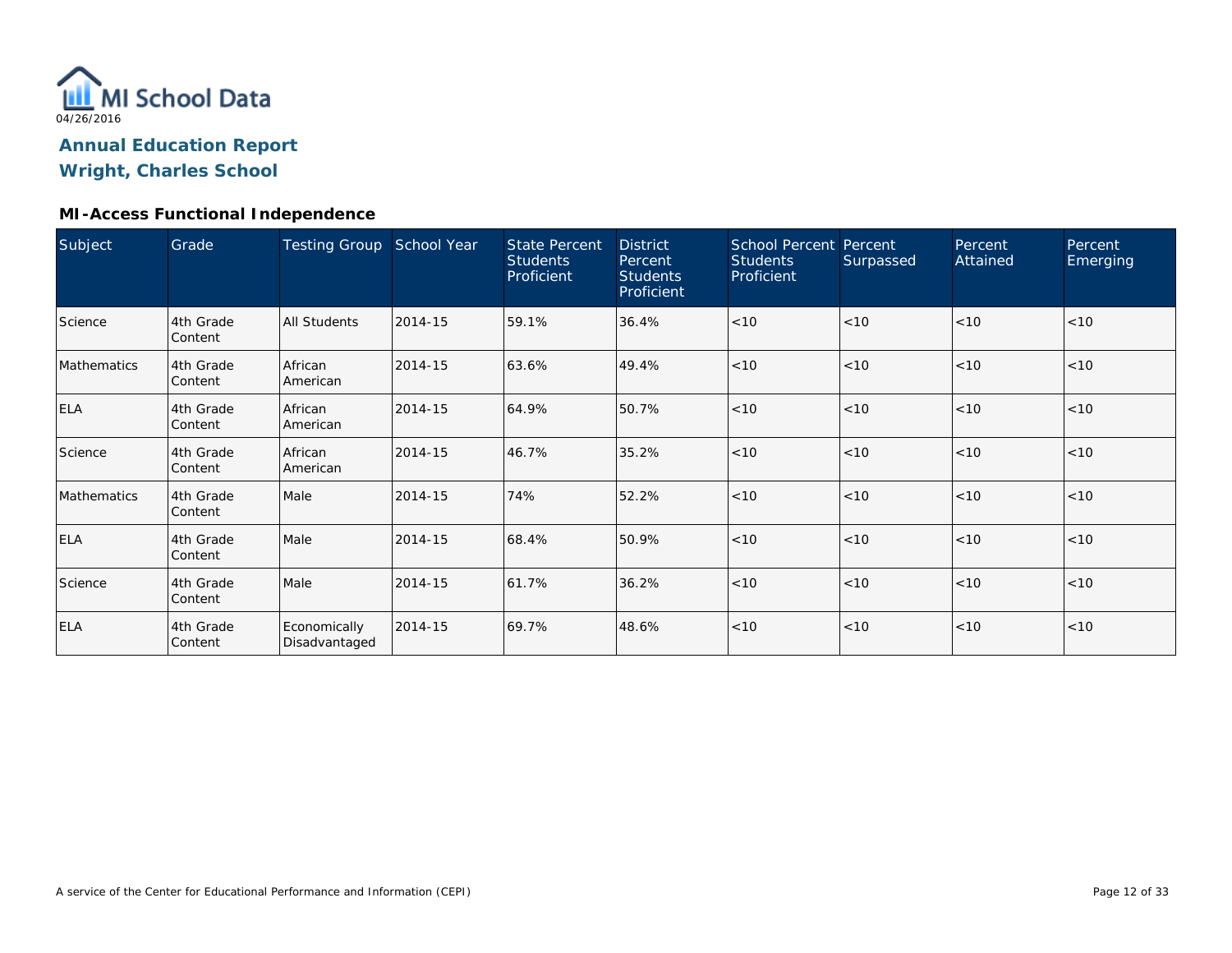

# **MI-Access Supported Independence**

| Subject     | Grade                | Testing Group School Year     |         | <b>State Percent</b><br><b>Students</b><br>Proficient | <b>District</b><br>Percent<br><b>Students</b><br>Proficient | School Percent Percent<br><b>Students</b><br>Proficient | Surpassed | Percent<br>Attained | Percent<br>Emerging |
|-------------|----------------------|-------------------------------|---------|-------------------------------------------------------|-------------------------------------------------------------|---------------------------------------------------------|-----------|---------------------|---------------------|
| Mathematics | 2nd Grade<br>Content | <b>All Students</b>           | 2013-14 | 88.4%                                                 | 91.7%                                                       | $<10$                                                   | < 10      | < 10                | < 10                |
| <b>ELA</b>  | 2nd Grade<br>Content | <b>All Students</b>           | 2013-14 | 82.4%                                                 | 83.3%                                                       | < 10                                                    | < 10      | < 10                | < 10                |
| Mathematics | 2nd Grade<br>Content | African<br>American           | 2013-14 | 87.7%                                                 | 90.9%                                                       | < 10                                                    | < 10      | < 10                | < 10                |
| <b>ELA</b>  | 2nd Grade<br>Content | African<br>American           | 2013-14 | 81.7%                                                 | 81.8%                                                       | < 10                                                    | < 10      | < 10                | < 10                |
| Mathematics | 2nd Grade<br>Content | Female                        | 2013-14 | 90%                                                   | < 10                                                        | $<10$                                                   | < 10      | < 10                | < 10                |
| <b>ELA</b>  | 2nd Grade<br>Content | Female                        | 2013-14 | 85.4%                                                 | < 10                                                        | < 10                                                    | < 10      | < 10                | < 10                |
| Mathematics | 2nd Grade<br>Content | Male                          | 2013-14 | 87.7%                                                 | 93.1%                                                       | < 10                                                    | < 10      | < 10                | < 10                |
| <b>ELA</b>  | 2nd Grade<br>Content | Male                          | 2013-14 | 81%                                                   | 86.2%                                                       | < 10                                                    | $<10$     | <10                 | < 10                |
| Mathematics | 2nd Grade<br>Content | Economically<br>Disadvantaged | 2013-14 | 87.8%                                                 | 93.8%                                                       | < 10                                                    | < 10      | < 10                | < 10                |
| <b>ELA</b>  | 2nd Grade<br>Content | Economically<br>Disadvantaged | 2013-14 | 84.3%                                                 | 84.4%                                                       | < 10                                                    | < 10      | < 10                | < 10                |
| Mathematics | 3rd Grade<br>Content | <b>All Students</b>           | 2014-15 | 73.8%                                                 | 84.8%                                                       | < 10                                                    | < 10      | < 10                | < 10                |
| Mathematics | 3rd Grade<br>Content | <b>All Students</b>           | 2013-14 | 87.1%                                                 | 86.5%                                                       | $<10$                                                   | < 10      | < 10                | $<10$               |
| <b>ELA</b>  | 3rd Grade<br>Content | All Students                  | 2014-15 | 80.6%                                                 | 87%                                                         | $<10$                                                   | $<10$     | < 10                | < 10                |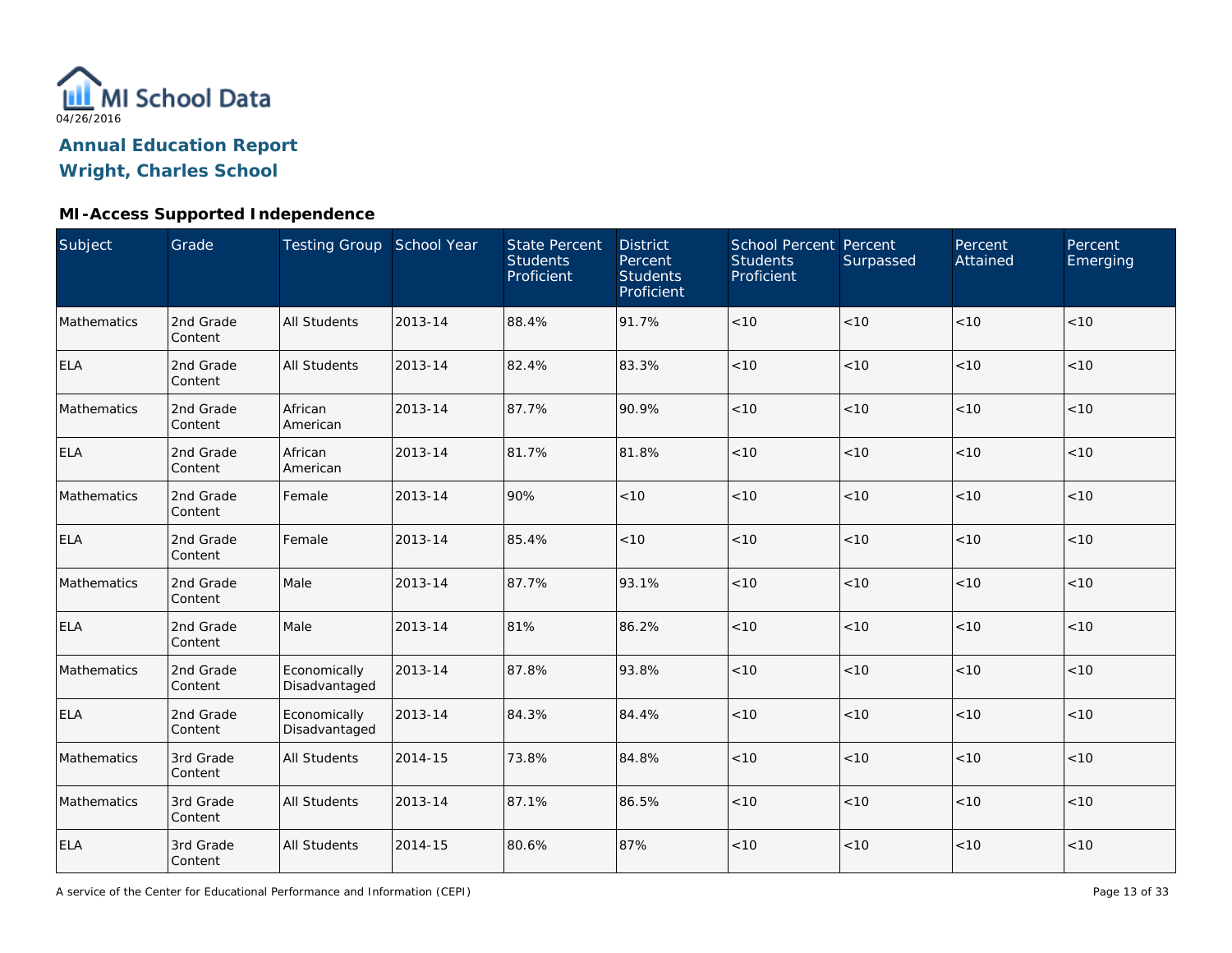

# **MI-Access Supported Independence**

| Subject     | Grade                | Testing Group School Year     |         | <b>State Percent</b><br><b>Students</b><br>Proficient | <b>District</b><br>Percent<br><b>Students</b><br>Proficient | School Percent Percent<br><b>Students</b><br>Proficient | Surpassed | Percent<br>Attained | Percent<br>Emerging |
|-------------|----------------------|-------------------------------|---------|-------------------------------------------------------|-------------------------------------------------------------|---------------------------------------------------------|-----------|---------------------|---------------------|
| <b>ELA</b>  | 3rd Grade<br>Content | <b>All Students</b>           | 2013-14 | 80%                                                   | 83.8%                                                       | $<10$                                                   | < 10      | < 10                | < 10                |
| Mathematics | 3rd Grade<br>Content | African<br>American           | 2014-15 | 76.3%                                                 | 82.9%                                                       | $<10$                                                   | < 10      | < 10                | < 10                |
| Mathematics | 3rd Grade<br>Content | African<br>American           | 2013-14 | 86.2%                                                 | 88.6%                                                       | < 10                                                    | < 10      | < 10                | < 10                |
| <b>ELA</b>  | 3rd Grade<br>Content | African<br>American           | 2014-15 | 78.2%                                                 | 87.8%                                                       | $<10$                                                   | < 10      | < 10                | < 10                |
| <b>ELA</b>  | 3rd Grade<br>Content | African<br>American           | 2013-14 | 79.7%                                                 | 85.7%                                                       | $<10$                                                   | < 10      | < 10                | < 10                |
| Mathematics | 3rd Grade<br>Content | Female                        | 2014-15 | 72.8%                                                 | 80%                                                         | < 10                                                    | < 10      | < 10                | < 10                |
| <b>ELA</b>  | 3rd Grade<br>Content | Female                        | 2014-15 | 77.9%                                                 | 80%                                                         | < 10                                                    | < 10      | < 10                | < 10                |
| Mathematics | 3rd Grade<br>Content | Male                          | 2014-15 | 74.2%                                                 | 87.1%                                                       | < 10                                                    | $<10$     | < 10                | < 10                |
| Mathematics | 3rd Grade<br>Content | Male                          | 2013-14 | 87.7%                                                 | 90%                                                         | $<10$                                                   | $<10$     | < 10                | < 10                |
| <b>ELA</b>  | 3rd Grade<br>Content | Male                          | 2014-15 | 81.7%                                                 | 90.3%                                                       | $<10$                                                   | < 10      | < 10                | < 10                |
| <b>ELA</b>  | 3rd Grade<br>Content | Male                          | 2013-14 | 79.5%                                                 | 90%                                                         | $<10$                                                   | $<10$     | < 10                | < 10                |
| Mathematics | 3rd Grade<br>Content | Economically<br>Disadvantaged | 2014-15 | 76.9%                                                 | 86.8%                                                       | $<10$                                                   | < 10      | < 10                | < 10                |
| Mathematics | 3rd Grade<br>Content | Economically<br>Disadvantaged | 2013-14 | 89.1%                                                 | 85.7%                                                       | $<10$                                                   | $<10$     | < 10                | $<10$               |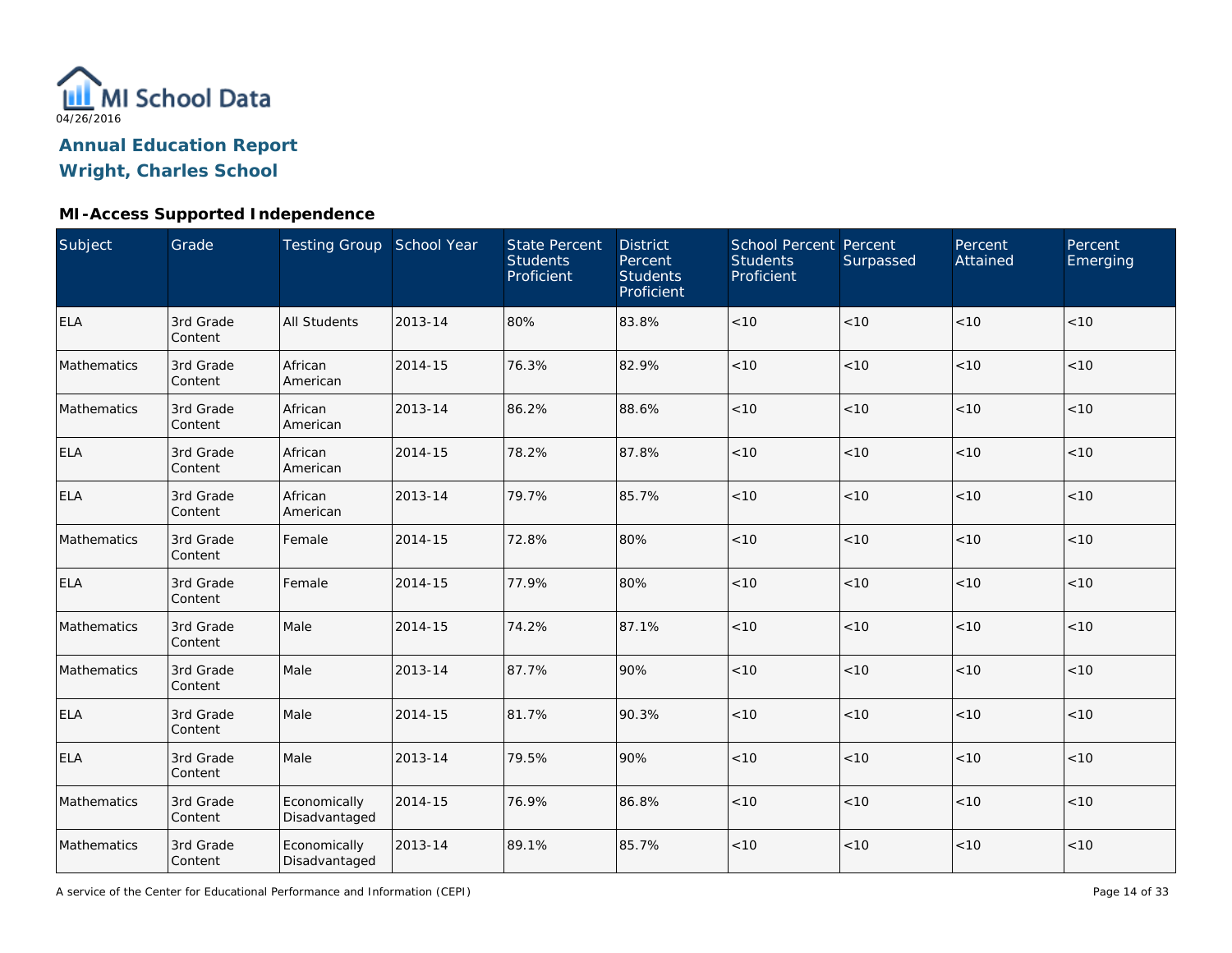

# **MI-Access Supported Independence**

| Subject     | Grade                | Testing Group School Year     |         | <b>State Percent</b><br><b>Students</b><br>Proficient | <b>District</b><br>Percent<br><b>Students</b><br>Proficient | School Percent Percent<br><b>Students</b><br>Proficient | Surpassed | Percent<br>Attained | Percent<br>Emerging |
|-------------|----------------------|-------------------------------|---------|-------------------------------------------------------|-------------------------------------------------------------|---------------------------------------------------------|-----------|---------------------|---------------------|
| <b>ELA</b>  | 3rd Grade<br>Content | Economically<br>Disadvantaged | 2014-15 | 81%                                                   | 89.5%                                                       | $<10$                                                   | < 10      | < 10                | < 10                |
| <b>ELA</b>  | 3rd Grade<br>Content | Economically<br>Disadvantaged | 2013-14 | 81%                                                   | 82.9%                                                       | < 10                                                    | < 10      | < 10                | < 10                |
| Mathematics | 4th Grade<br>Content | <b>All Students</b>           | 2014-15 | 79.2%                                                 | 92.1%                                                       | < 10                                                    | < 10      | < 10                | < 10                |
| ELA         | 4th Grade<br>Content | <b>All Students</b>           | 2014-15 | 83.3%                                                 | 81.6%                                                       | < 10                                                    | < 10      | < 10                | < 10                |
| Science     | 4th Grade<br>Content | All Students                  | 2014-15 | 89.3%                                                 | 92.1%                                                       | $<10$                                                   | < 10      | < 10                | < 10                |
| Mathematics | 4th Grade<br>Content | African<br>American           | 2014-15 | 88.1%                                                 | 91.7%                                                       | < 10                                                    | < 10      | < 10                | < 10                |
| <b>ELA</b>  | 4th Grade<br>Content | African<br>American           | 2014-15 | 86.1%                                                 | 80.6%                                                       | < 10                                                    | < 10      | < 10                | < 10                |
| Science     | 4th Grade<br>Content | African<br>American           | 2014-15 | 89.6%                                                 | 91.7%                                                       | $<10$                                                   | $<10$     | <10                 | < 10                |
| Mathematics | 4th Grade<br>Content | Female                        | 2014-15 | 79.1%                                                 | < 10                                                        | < 10                                                    | < 10      | < 10                | < 10                |
| <b>ELA</b>  | 4th Grade<br>Content | Female                        | 2014-15 | 83.4%                                                 | < 10                                                        | $<10$                                                   | < 10      | < 10                | < 10                |
| Science     | 4th Grade<br>Content | Female                        | 2014-15 | 89.2%                                                 | < 10                                                        | < 10                                                    | < 10      | < 10                | < 10                |
| Mathematics | 4th Grade<br>Content | Male                          | 2014-15 | 79.2%                                                 | 96.6%                                                       | $<10$                                                   | < 10      | < 10                | $<10$               |
| <b>ELA</b>  | 4th Grade<br>Content | Male                          | 2014-15 | 83.2%                                                 | 82.8%                                                       | $<10$                                                   | $<10$     | < 10                | < 10                |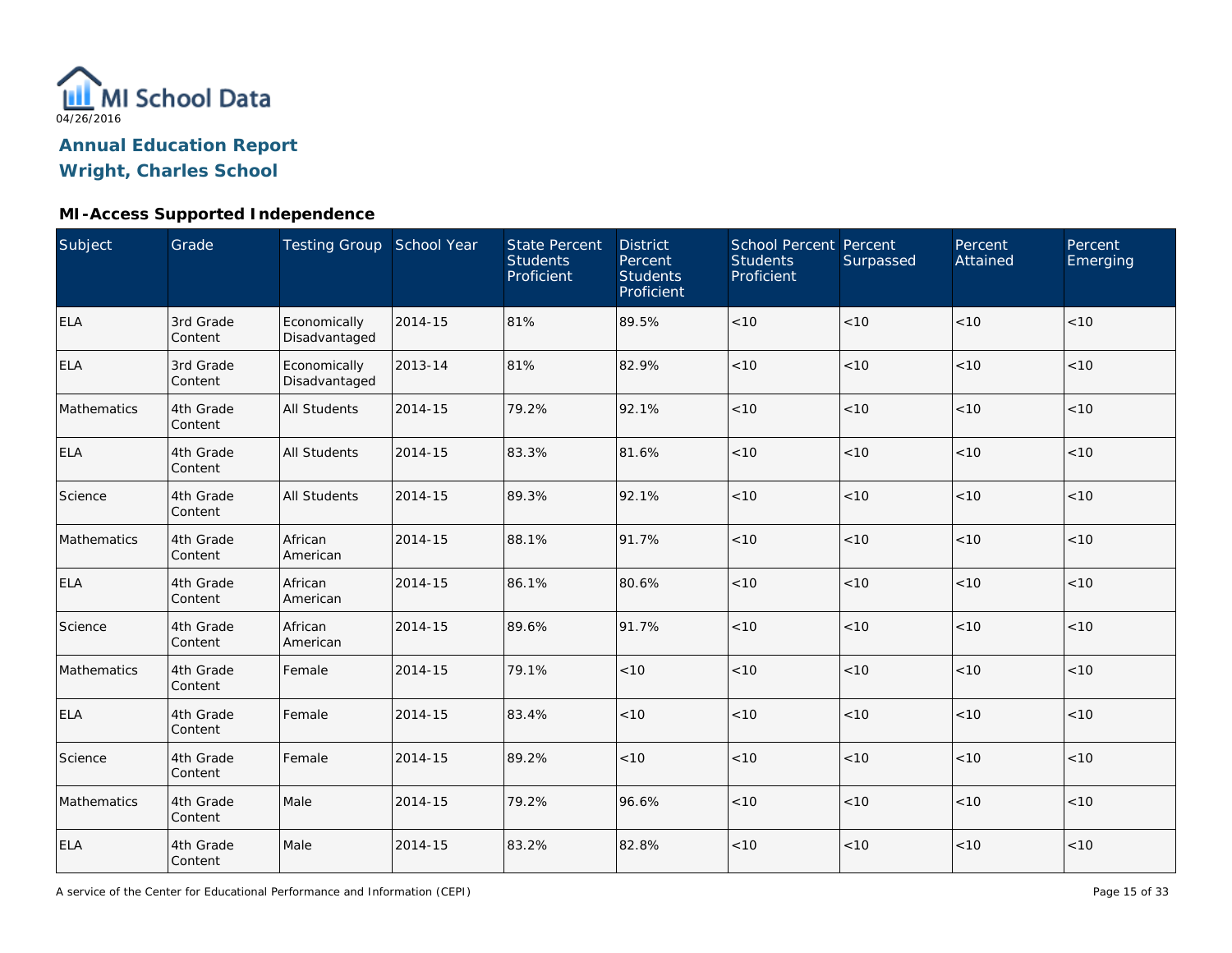

#### **MI-Access Supported Independence**

| Subject     | Grade                | Testing Group                 | School Year | State Percent<br><b>Students</b><br>Proficient | <b>District</b><br>Percent<br><b>Students</b><br>Proficient | School Percent Percent<br><b>Students</b><br>Proficient | Surpassed | <b>Percent</b><br>Attained | Percent<br><b>Emerging</b> |
|-------------|----------------------|-------------------------------|-------------|------------------------------------------------|-------------------------------------------------------------|---------------------------------------------------------|-----------|----------------------------|----------------------------|
| Science     | 4th Grade<br>Content | Male                          | 2014-15     | 89.4%                                          | 93.1%                                                       | < 10                                                    | < 10      | < 10                       | < 10                       |
| Mathematics | 4th Grade<br>Content | Economically<br>Disadvantaged | 2014-15     | 80.6%                                          | 93.8%                                                       | < 10                                                    | < 10      | < 10                       | < 10                       |
| <b>ELA</b>  | 4th Grade<br>Content | Economically<br>Disadvantaged | 2014-15     | 84.5%                                          | 81.3%                                                       | < 10                                                    | < 10      | < 10                       | < 10                       |
| Science     | 4th Grade<br>Content | Economically<br>Disadvantaged | 2014-15     | 91.3%                                          | 90.6%                                                       | < 10                                                    | < 10      | < 10                       | < 10                       |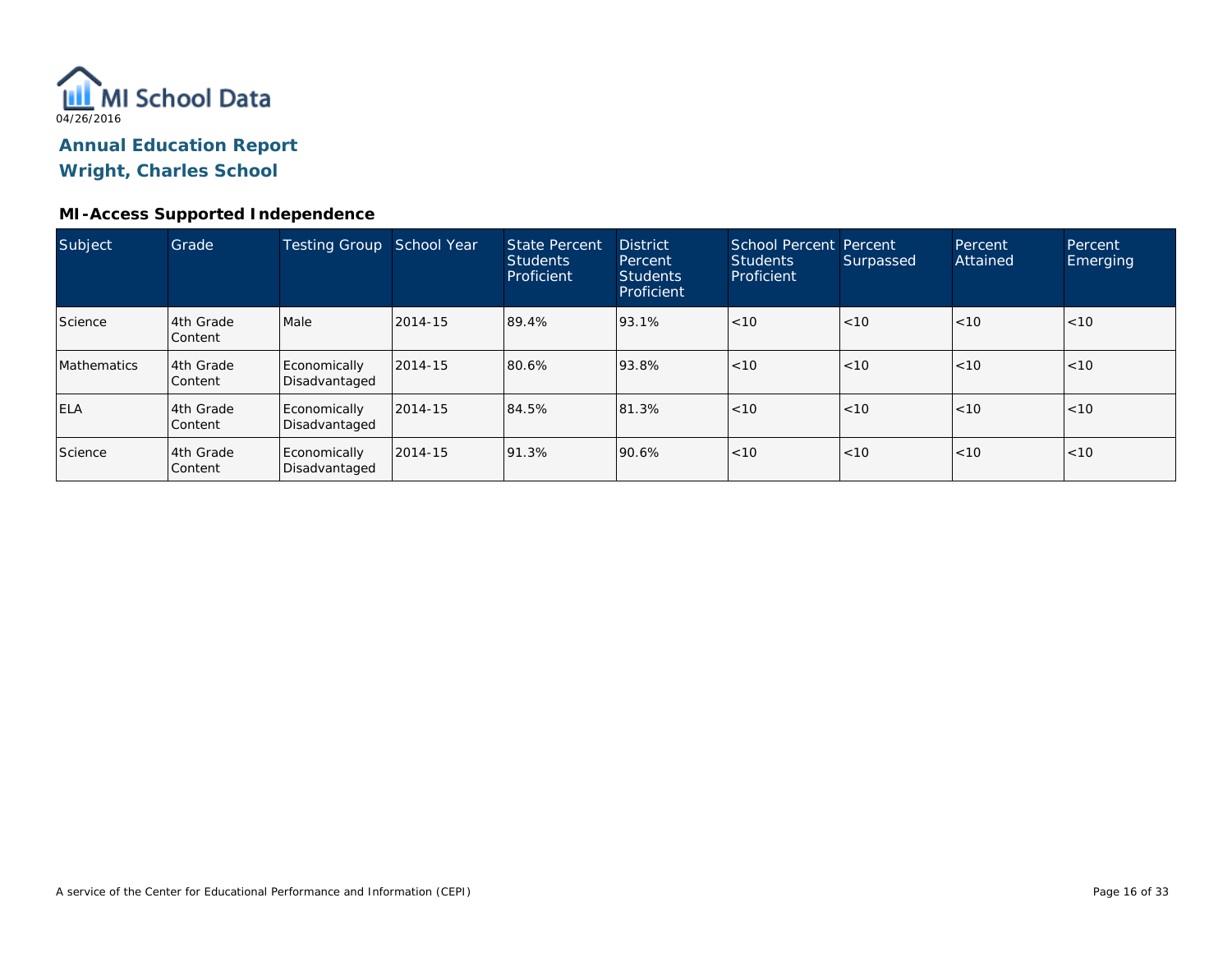

# **MI-Access Participation**

| Subject     | Grade                | Testing Group School Year     |         | <b>State Percent</b><br><b>Students</b><br>Proficient | <b>District</b><br>Percent<br><b>Students</b><br>Proficient | School Percent Percent<br><b>Students</b><br>Proficient | Surpassed | Percent<br>Attained | Percent<br>Emerging |
|-------------|----------------------|-------------------------------|---------|-------------------------------------------------------|-------------------------------------------------------------|---------------------------------------------------------|-----------|---------------------|---------------------|
| Mathematics | 2nd Grade<br>Content | <b>All Students</b>           | 2013-14 | 77.4%                                                 | 82.1%                                                       | $<10$                                                   | < 10      | < 10                | < 10                |
| <b>ELA</b>  | 2nd Grade<br>Content | <b>All Students</b>           | 2013-14 | 73%                                                   | 72.5%                                                       | $<10$                                                   | $<10$     | < 10                | < 10                |
| Mathematics | 2nd Grade<br>Content | African<br>American           | 2013-14 | 81.2%                                                 | 81.8%                                                       | < 10                                                    | < 10      | < 10                | < 10                |
| <b>ELA</b>  | 2nd Grade<br>Content | African<br>American           | 2013-14 | 74.5%                                                 | 73.5%                                                       | < 10                                                    | < 10      | < 10                | $<10$               |
| Mathematics | 2nd Grade<br>Content | Male                          | 2013-14 | 76.3%                                                 | 75%                                                         | < 10                                                    | < 10      | < 10                | < 10                |
| <b>ELA</b>  | 2nd Grade<br>Content | Male                          | 2013-14 | 70.3%                                                 | 65.5%                                                       | < 10                                                    | < 10      | < 10                | < 10                |
| Mathematics | 2nd Grade<br>Content | Economically<br>Disadvantaged | 2013-14 | 80.8%                                                 | 81.1%                                                       | < 10                                                    | < 10      | < 10                | < 10                |
| <b>ELA</b>  | 2nd Grade<br>Content | Economically<br>Disadvantaged | 2013-14 | 74.2%                                                 | 71.1%                                                       | $<10$                                                   | $<10$     | < 10                | $<10$               |
| Mathematics | 3rd Grade<br>Content | <b>All Students</b>           | 2014-15 | 56.3%                                                 | 57.7%                                                       | $<10$                                                   | < 10      | <10                 | < 10                |
| <b>ELA</b>  | 3rd Grade<br>Content | <b>All Students</b>           | 2014-15 | 62.3%                                                 | 59.6%                                                       | $<10$                                                   | < 10      | < 10                | < 10                |
| Mathematics | 3rd Grade<br>Content | African<br>American           | 2014-15 | 51.9%                                                 | 59.2%                                                       | < 10                                                    | < 10      | < 10                | < 10                |
| <b>ELA</b>  | 3rd Grade<br>Content | African<br>American           | 2014-15 | 58.7%                                                 | 61.2%                                                       | < 10                                                    | < 10      | < 10                | < 10                |
| Mathematics | 3rd Grade<br>Content | Female                        | 2014-15 | 53.3%                                                 | 56.3%                                                       | < 10                                                    | $<10$     | < 10                | < 10                |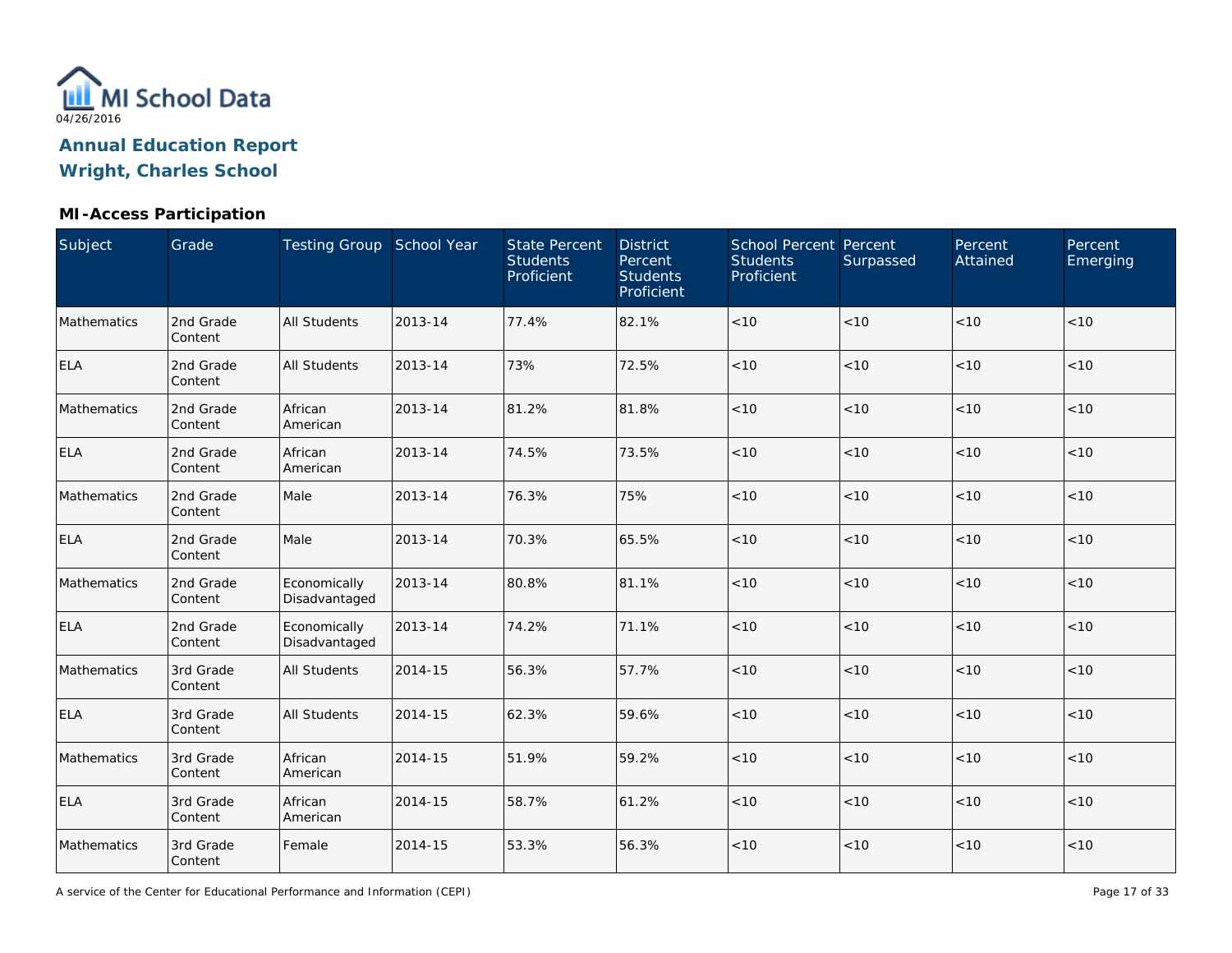

#### **MI-Access Participation**

| Subject            | Grade                       | <b>Testing Group</b>          | School Year | <b>State Percent</b><br><b>Students</b><br>Proficient | <b>District</b><br>Percent<br><b>Students</b><br>Proficient | School Percent Percent<br><b>Students</b><br>Proficient | Surpassed | Percent<br>Attained | Percent<br>Emerging |
|--------------------|-----------------------------|-------------------------------|-------------|-------------------------------------------------------|-------------------------------------------------------------|---------------------------------------------------------|-----------|---------------------|---------------------|
| <b>ELA</b>         | 3rd Grade<br><b>Content</b> | l Female                      | 2014-15     | 63.2%                                                 | 62.5%                                                       | < 10                                                    | < 10      | < 10                | < 10                |
| <b>Mathematics</b> | 3rd Grade<br><b>Content</b> | Male                          | 2014-15     | 57.9%                                                 | 58.3%                                                       | < 10                                                    | < 10      | < 10                | <10                 |
| <b>ELA</b>         | 3rd Grade<br><b>Content</b> | Male                          | 2014-15     | 61.8%                                                 | 58.3%                                                       | < 10                                                    | < 10      | < 10                | < 10                |
| <b>Mathematics</b> | 3rd Grade<br><b>Content</b> | Economically<br>Disadvantaged | 2014-15     | 55.2%                                                 | 56.8%                                                       | < 10                                                    | < 10      | < 10                | < 10                |
| <b>ELA</b>         | 3rd Grade<br>Content        | Economically<br>Disadvantaged | 2014-15     | 60.6%                                                 | 56.8%                                                       | < 10                                                    | < 10      | < 10                | <10                 |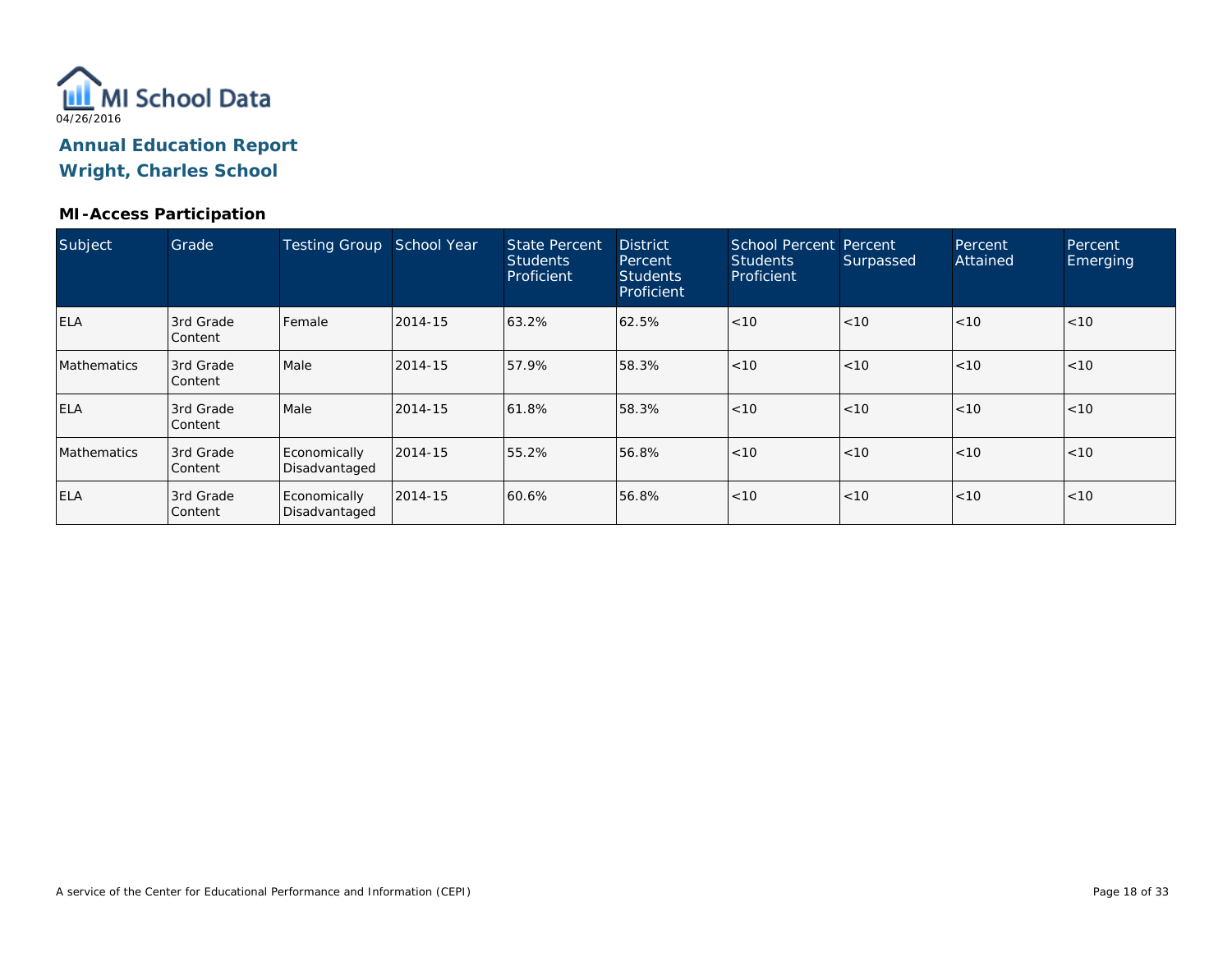

**Wright, Charles School**

# **Accountability Details Subject Data**

| Testing<br>Group                                   | Subject               | <b>State Tested</b><br>Total | State Percent<br>Proficient | <b>District</b><br><b>Tested Total</b> | <b>District</b><br>Percent<br>Proficient* | <b>School Tested School</b><br>Total | Percent<br>Proficient** |
|----------------------------------------------------|-----------------------|------------------------------|-----------------------------|----------------------------------------|-------------------------------------------|--------------------------------------|-------------------------|
| <b>All Students</b>                                | <b>Mathematics</b>    | 98.1%                        | 36.5%                       | 94.6%                                  | N/A                                       | 99%                                  | N/A                     |
| <b>All Students</b>                                | <b>ELA</b>            | 98.1%                        | 48.5%                       | 94.1%                                  | N/A                                       | 98.4%                                | N/A                     |
| <b>All Students</b>                                | Science               | 97.5%                        | 22.2%                       | 93.1%                                  | N/A                                       | 97.9%                                | N/A                     |
| <b>All Students</b>                                | Social Studies        | 97.4%                        | 31.8%                       | 90.4%                                  | N/A                                       | N/A                                  | N/A                     |
| American<br>Indian                                 | <b>Mathematics</b>    | 98.2%                        | 27.8%                       | 94.4%                                  | N/A                                       | N/A                                  | N/A                     |
| American<br>Indian                                 | <b>ELA</b>            | 98%                          | 41.5%                       | 96.3%                                  | N/A                                       | N/A                                  | N/A                     |
| American<br>Indian                                 | Science               | 97.8%                        | 17.7%                       | <30                                    | N/A                                       | N/A                                  | N/A                     |
| American<br>Indian                                 | Social Studies        | 97.2%                        | 25.2%                       | <30                                    | N/A                                       | N/A                                  | N/A                     |
| African<br>American                                | <b>Mathematics</b>    | 96.5%                        | 13.5%                       | 94.2%                                  | N/A                                       | 98.9%                                | N/A                     |
| African<br>American                                | <b>ELA</b>            | 96.5%                        | 24.5%                       | 93.6%                                  | N/A                                       | 98.4%                                | N/A                     |
| African<br>American                                | Science               | 95.4%                        | 6.1%                        | 92.7%                                  | N/A                                       | 97.8%                                | N/A                     |
| African<br>American                                | <b>Social Studies</b> | 95.2%                        | 11%                         | 89.7%                                  | N/A                                       | N/A                                  | N/A                     |
| Asian                                              | Mathematics           | 99.1%                        | 66.3%                       | 96.6%                                  | N/A                                       | N/A                                  | N/A                     |
| Asian                                              | <b>ELA</b>            | 98.7%                        | 70.2%                       | 95.5%                                  | N/A                                       | N/A                                  | N/A                     |
| Asian                                              | Science               | 99%                          | 38%                         | 97.4%                                  | N/A                                       | N/A                                  | N/A                     |
| Asian                                              | Social Studies        | 98.8%                        | 49.6%                       | 96.5%                                  | N/A                                       | N/A                                  | N/A                     |
| Hispanic of Any<br>Race                            | Mathematics           | 98.3%                        | 23.7%                       | 97.1%                                  | N/A                                       | <30                                  | N/A                     |
| Hispanic of Any ELA<br>Race                        |                       | 98.3%                        | 36.1%                       | 97%                                    | N/A                                       | $<30$                                | N/A                     |
| Hispanic of Any<br>Race                            | Science               | 97.9%                        | 11.7%                       | 95%                                    | N/A                                       | < 30                                 | N/A                     |
| Hispanic of Any<br>Race                            | Social Studies        | 97.5%                        | 20.2%                       | 94%                                    | N/A                                       | N/A                                  | N/A                     |
| Native<br>Hawaiian or<br>Other Pacific<br>Islander | Mathematics           | 99.8%                        | 40.8%                       | $<$ 30                                 | N/A                                       | N/A                                  | N/A                     |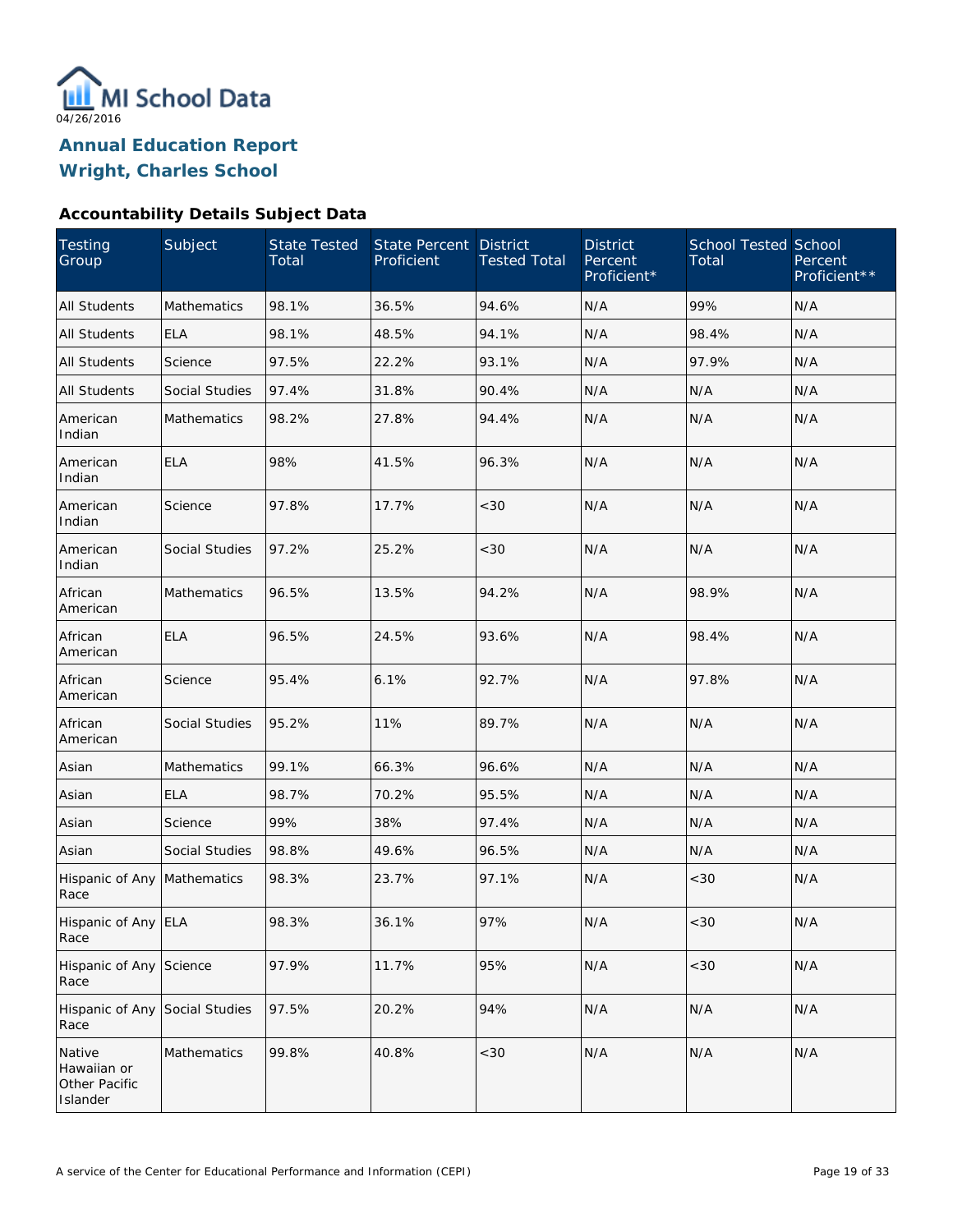

**Wright, Charles School**

# **Accountability Details Subject Data**

| <b>Testing</b><br>Group                            | Subject            | <b>State Tested</b><br>Total | <b>State Percent</b><br>Proficient | <b>District</b><br><b>Tested Total</b> | <b>District</b><br>Percent<br>Proficient* | <b>School Tested School</b><br>Total | Percent<br>Proficient** |
|----------------------------------------------------|--------------------|------------------------------|------------------------------------|----------------------------------------|-------------------------------------------|--------------------------------------|-------------------------|
| Native<br>Hawaiian or<br>Other Pacific<br>Islander | <b>ELA</b>         | 99.3%                        | 53.3%                              | <30                                    | N/A                                       | N/A                                  | N/A                     |
| Native<br>Hawaiian or<br>Other Pacific<br>Islander | Science            | 99.6%                        | 21.9%                              | <30                                    | N/A                                       | N/A                                  | N/A                     |
| Native<br>Hawaiian or<br>Other Pacific<br>Islander | Social Studies     | 99.3%                        | 33%                                | <30                                    | N/A                                       | N/A                                  | N/A                     |
| Two or More<br>Races                               | Mathematics        | 98.5%                        | 33.6%                              | 96%                                    | N/A                                       | <30                                  | N/A                     |
| Two or More<br>Races                               | <b>ELA</b>         | 98.5%                        | 46.9%                              | 98%                                    | N/A                                       | <30                                  | N/A                     |
| Two or More<br>Races                               | Science            | 98.5%                        | 20.1%                              | < 30                                   | N/A                                       | N/A                                  | N/A                     |
| Two or More<br>Races                               | Social Studies     | 98.1%                        | 28.3%                              | <30                                    | N/A                                       | N/A                                  | N/A                     |
| White                                              | <b>Mathematics</b> | 98.5%                        | 42.5%                              | 93.4%                                  | N/A                                       | N/A                                  | N/A                     |
| White                                              | <b>ELA</b>         | 98.5%                        | 55%                                | 92.8%                                  | N/A                                       | N/A                                  | N/A                     |
| White                                              | Science            | 98.1%                        | 26.6%                              | 92.6%                                  | N/A                                       | N/A                                  | N/A                     |
| White                                              | Social Studies     | 98%                          | 37.3%                              | 88.2%                                  | N/A                                       | N/A                                  | N/A                     |
| Economically<br>Disadvantaged                      | <b>Mathematics</b> | 97.6%                        | 22.5%                              | 94.3%                                  | N/A                                       | 98.9%                                | N/A                     |
| Economically<br>Disadvantaged                      | <b>ELA</b>         | 97.6%                        | 33.7%                              | 93.8%                                  | N/A                                       | 98.3%                                | N/A                     |
| Economically<br>Disadvantaged                      | Science            | 96.8%                        | 11.7%                              | 92.7%                                  | N/A                                       | 97.7%                                | N/A                     |
| Economically<br>Disadvantaged                      | Social Studies     | 96.5%                        | 17.8%                              | 89.9%                                  | N/A                                       | N/A                                  | N/A                     |
| English<br>Language<br>Learners                    | Mathematics        | 98.6%                        | 20.3%                              | 97.2%                                  | N/A                                       | N/A                                  | N/A                     |
| English<br>Language<br>Learners                    | <b>ELA</b>         | 98.2%                        | 24%                                | 97.1%                                  | N/A                                       | N/A                                  | N/A                     |
| English<br>Language<br>Learners                    | Science            | 98.2%                        | 3.9%                               | 95.4%                                  | N/A                                       | N/A                                  | N/A                     |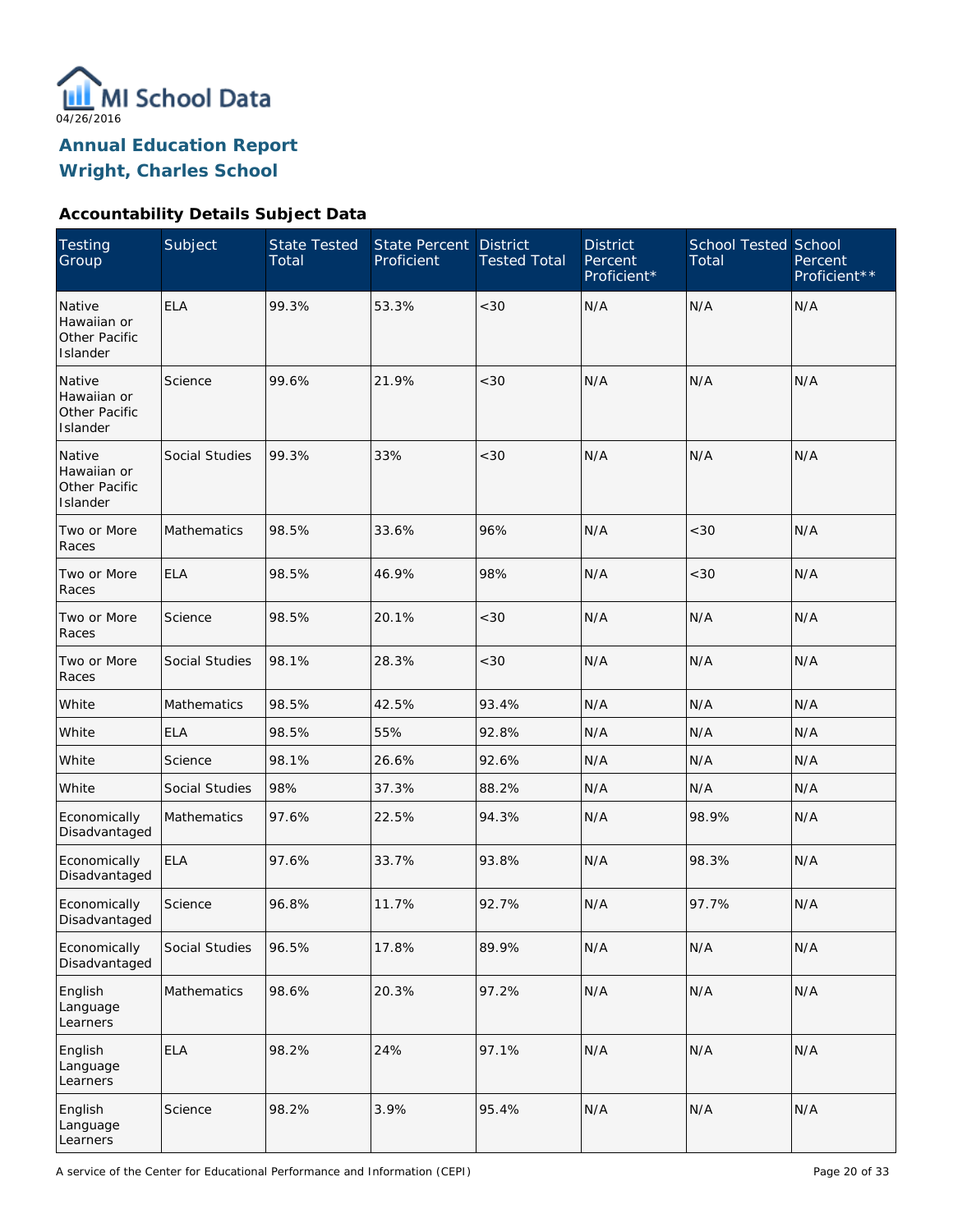

**Wright, Charles School**

### **Accountability Details Subject Data**

| Testing<br>Group                            | Subject            | <b>State Tested</b><br>Total | State Percent District<br>Proficient | Tested Total | <b>District</b><br>Percent<br>Proficient* | <b>School Tested School</b><br>Total | Percent<br>Proficient** |
|---------------------------------------------|--------------------|------------------------------|--------------------------------------|--------------|-------------------------------------------|--------------------------------------|-------------------------|
| English<br>Language<br>Learners             | Social Studies     | 97.9%                        | 8.1%                                 | 94.3%        | N/A                                       | N/A                                  | N/A                     |
| <b>Students With</b><br>Disabilities        | <b>Mathematics</b> | 97.2%                        | 21.8%                                | 92%          | N/A                                       | 97.1%                                | N/A                     |
| <b>Students With</b><br><b>Disabilities</b> | <b>IELA</b>        | 96.6%                        | 24.7%                                | 89.2%        | N/A                                       | 94.1%                                | N/A                     |
| <b>Students With</b><br>Disabilities        | Science            | 96.5%                        | 15.4%                                | 90.8%        | N/A                                       | < 30                                 | N/A                     |
| <b>Students With</b><br><b>Disabilities</b> | Social Studies     | 95%                          | 13.9%                                | 80.9%        | N/A                                       | N/A                                  | N/A                     |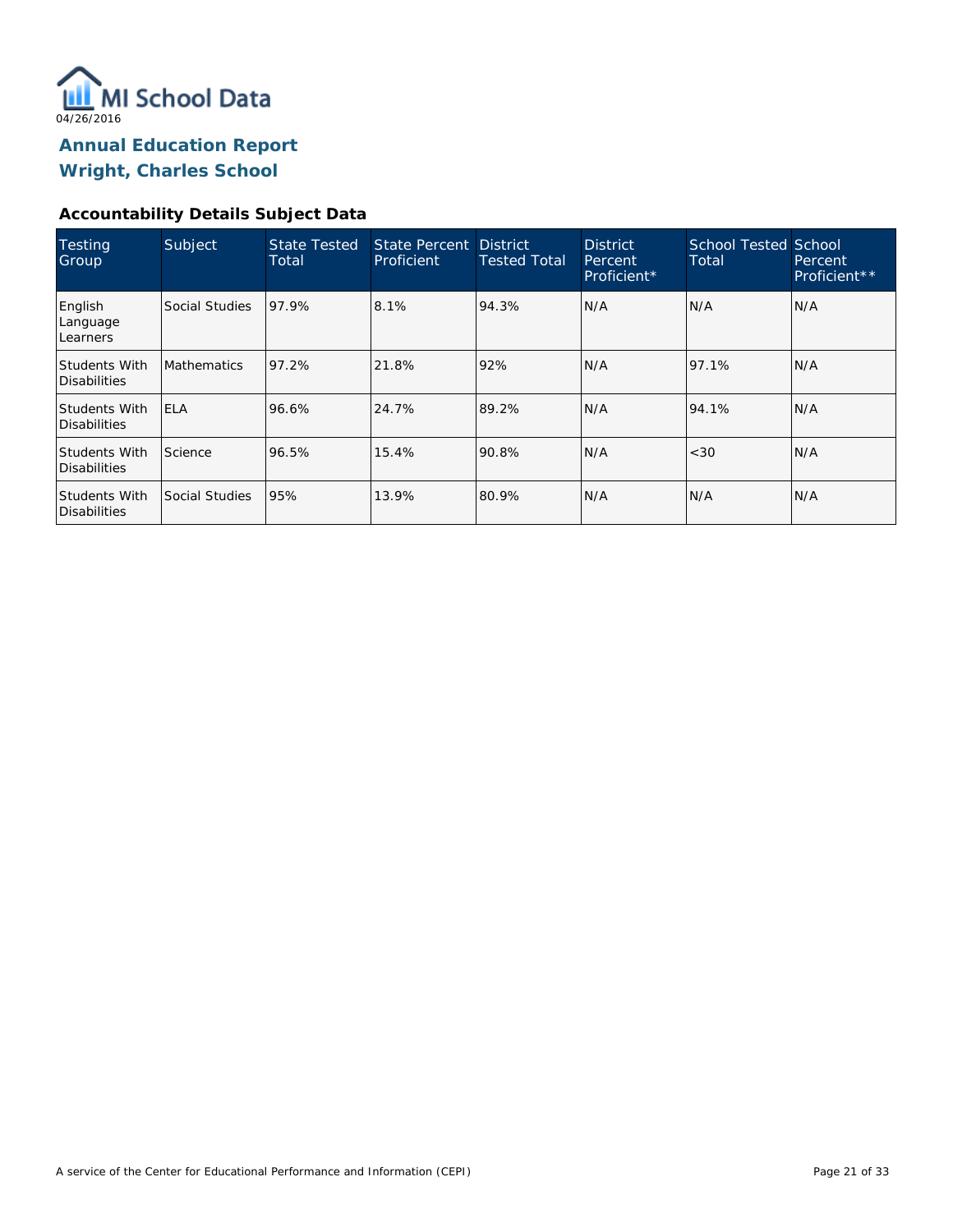

# **Accountability Details Graduation Data**

| Student Group                                      | Statewide | <b>District</b> | School |
|----------------------------------------------------|-----------|-----------------|--------|
| <b>All Students</b>                                | 78.6%     | 70.3%           | N/A    |
| American Indian                                    | 64.8%     | N/A             | N/A    |
| African American                                   | 64.5%     | 70.3%           | N/A    |
| Asian                                              | 89.1%     | 80.6%           | N/A    |
| Hispanic of Any Race                               | 68.8%     | 73.7%           | N/A    |
| Native Hawaiian or Other Pacific 78.9%<br>Islander |           | N/A             | N/A    |
| Two or More Races                                  | 74.2%     | N/A             | N/A    |
| White                                              | 82.9%     | 52.5%           | N/A    |
| Female                                             | 82.9%     | N/A             | N/A    |
| Male                                               | 74.4%     | N/A             | N/A    |
| Economically Disadvantaged                         | 65.6%     | 70.4%           | N/A    |
| English Language Learners                          | 68.2%     | 77.1%           | N/A    |
| <b>Students With Disabilities</b>                  | 55.1%     | 47.8%           | N/A    |
| Bottom 30%                                         | N/A       | N/A             | N/A    |

*\* All data based on students enrolled for a full academic year.*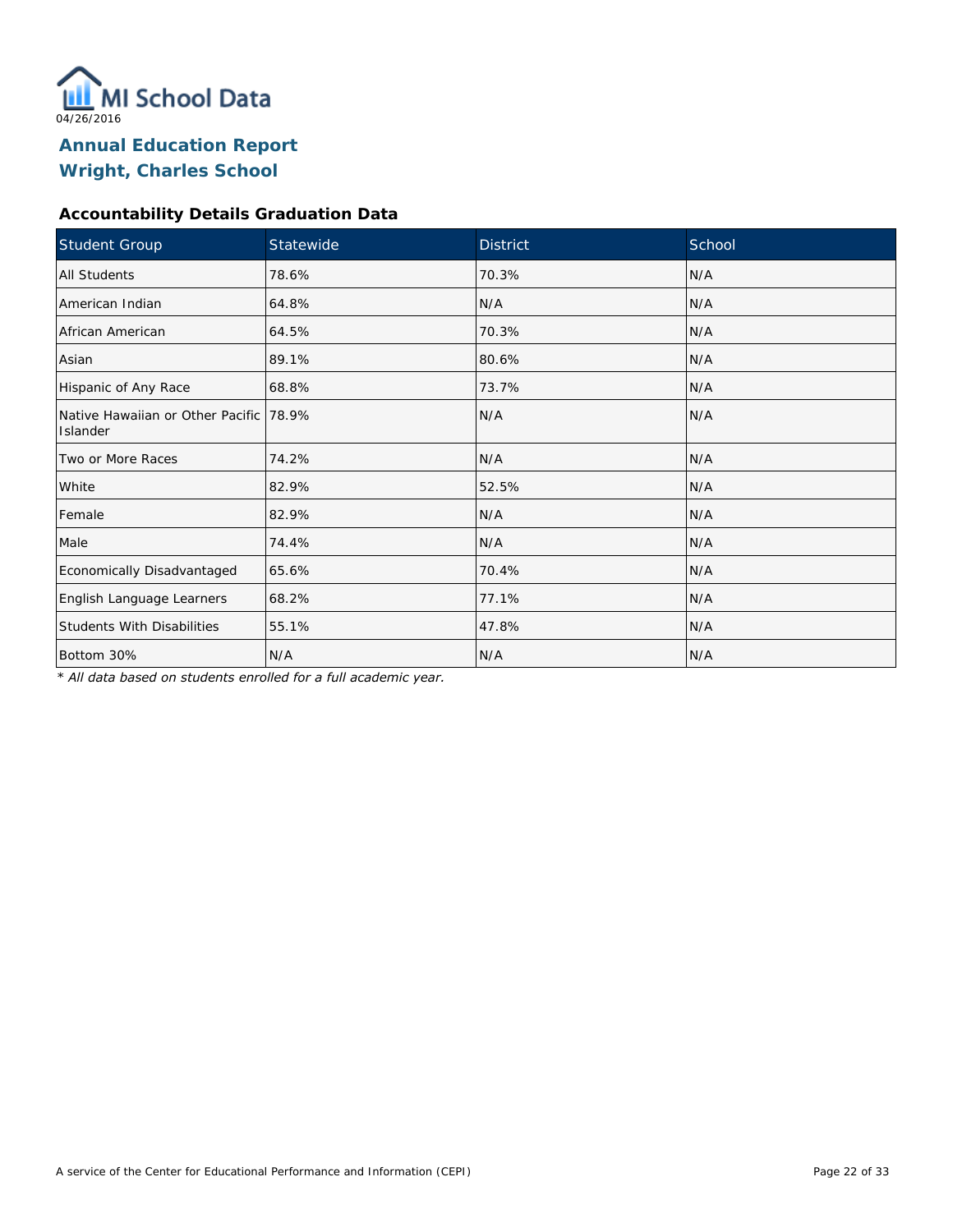

# **Accountability Details Attendance Data**

| <b>Student Group</b> | Statewide <sup>1</sup> | <b>District</b> | School |
|----------------------|------------------------|-----------------|--------|
| All Students         | 94.7%                  | 86.1%           | 85.7%  |

*\* All data based on students enrolled for a full academic year.*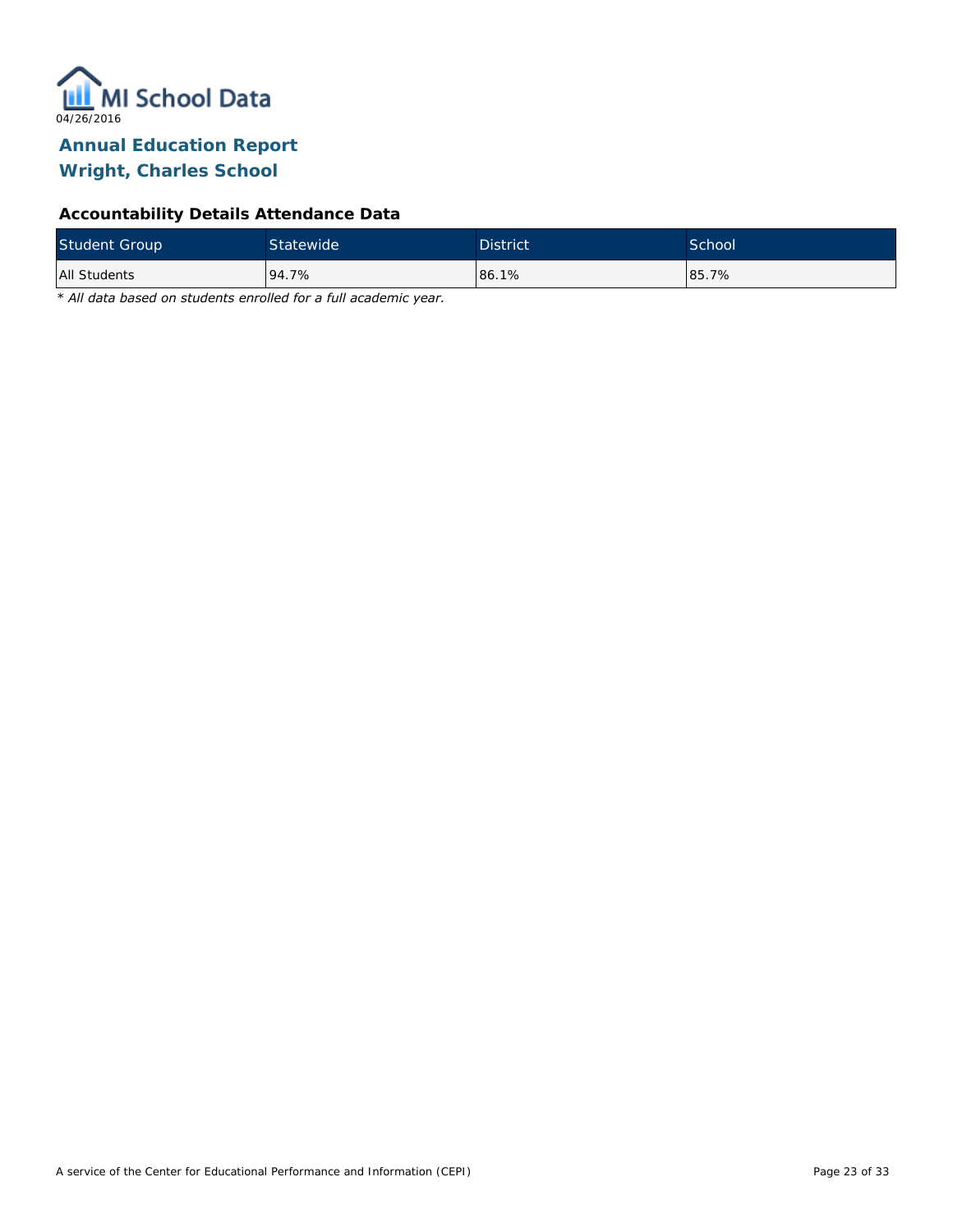

#### **Accountability Status District Data**

| <b>District</b><br><b>Name</b> | Reading<br><b>Status</b> | Reading<br>Score <sup>1</sup> | Writina<br><b>Status</b> | Writina<br>Score | Math<br><b>Status</b> | Math Score Science | <b>Status</b> | Science<br>Score | Social<br><b>Studies</b><br><b>Status</b> | Social<br><b>Studies</b><br><b>Score</b> | <b>Overall</b><br><b>Status</b> | <b>Overall</b><br>Score |
|--------------------------------|--------------------------|-------------------------------|--------------------------|------------------|-----------------------|--------------------|---------------|------------------|-------------------------------------------|------------------------------------------|---------------------------------|-------------------------|
|--------------------------------|--------------------------|-------------------------------|--------------------------|------------------|-----------------------|--------------------|---------------|------------------|-------------------------------------------|------------------------------------------|---------------------------------|-------------------------|

No Data to Display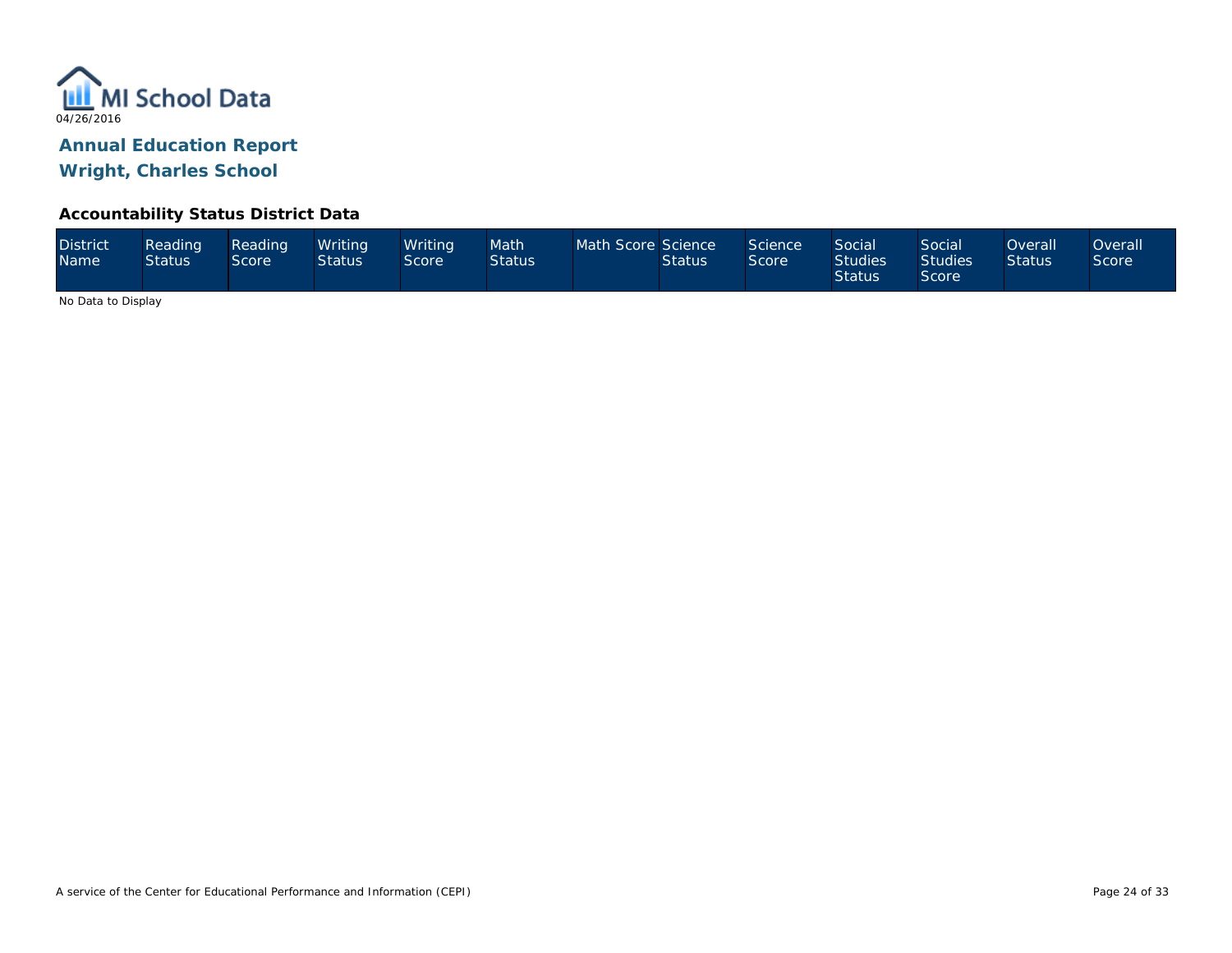

#### **Accountability Status School Data**

| <b>District</b><br><b>Name</b> | School<br><b>Name</b> | Title 1<br>Status I | <b>Status</b> | Score | Reading Reading Writing Writing Math<br><b>Status</b> | Score | Status | Math<br>Score | Science Science Social<br><b>Status</b> | Score | <b>Status</b> | Social<br>Studies Studies Status<br>Score | Overall <u>Le</u> | <b>Overall</b><br>Score |
|--------------------------------|-----------------------|---------------------|---------------|-------|-------------------------------------------------------|-------|--------|---------------|-----------------------------------------|-------|---------------|-------------------------------------------|-------------------|-------------------------|
|--------------------------------|-----------------------|---------------------|---------------|-------|-------------------------------------------------------|-------|--------|---------------|-----------------------------------------|-------|---------------|-------------------------------------------|-------------------|-------------------------|

No Data to Display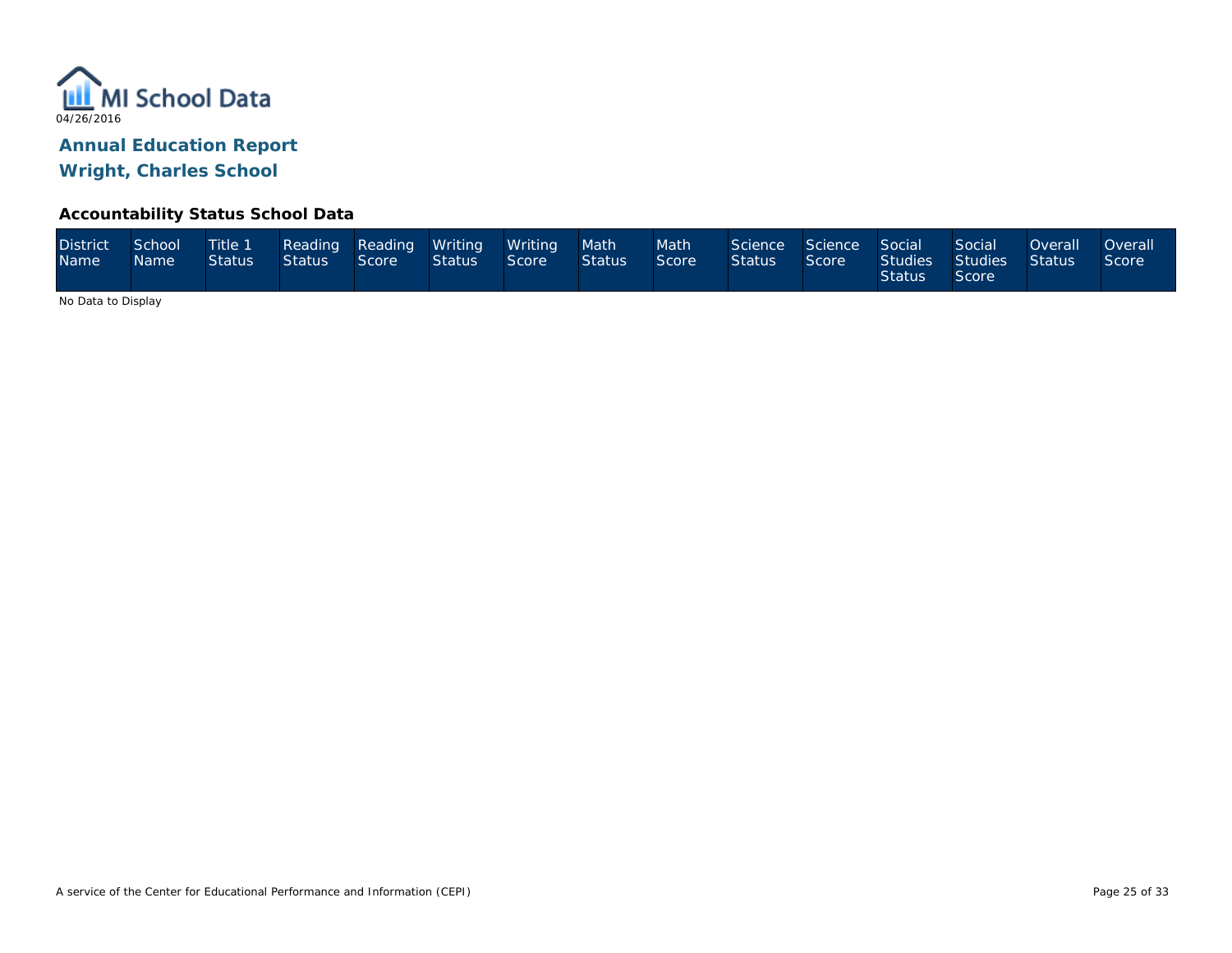

# **Wright, Charles School**

#### **Teacher Quality - Qualification**

|                                                                                                              | Other | B.A. | MA. | <b>P.H.D.</b> |
|--------------------------------------------------------------------------------------------------------------|-------|------|-----|---------------|
| Professional<br>Qualifications of All Public<br>Elementary and<br>Secondary School<br>Teachers in the School |       |      | 28  |               |

*Professional Qualifications are defined by the State and may include information such as the degrees of public school teachers (e.g., percentage of teachers with Bachelors Degrees or Masters Degrees) or the percentage of fully certified teachers*

#### **Teacher Quality - Class**

|                                                                                                                                        | School Aggregate | <b>High-Poverty Schools</b> | Low-Poverty Schools |
|----------------------------------------------------------------------------------------------------------------------------------------|------------------|-----------------------------|---------------------|
| Percentage of Core Academic<br>Subject Elementary and<br>Secondary School Classes not<br>Taught by Highly Qualified<br><b>Teachers</b> | $0.0\%$          | $0.0\%$                     | $0.0\%$             |

#### **Teacher Quality - Provisional**

|                                                                                                                  | Certification Percent |
|------------------------------------------------------------------------------------------------------------------|-----------------------|
| Percentage of Public Elementary and Secondary School Teachers   0%<br>in the School with Emergency Certification |                       |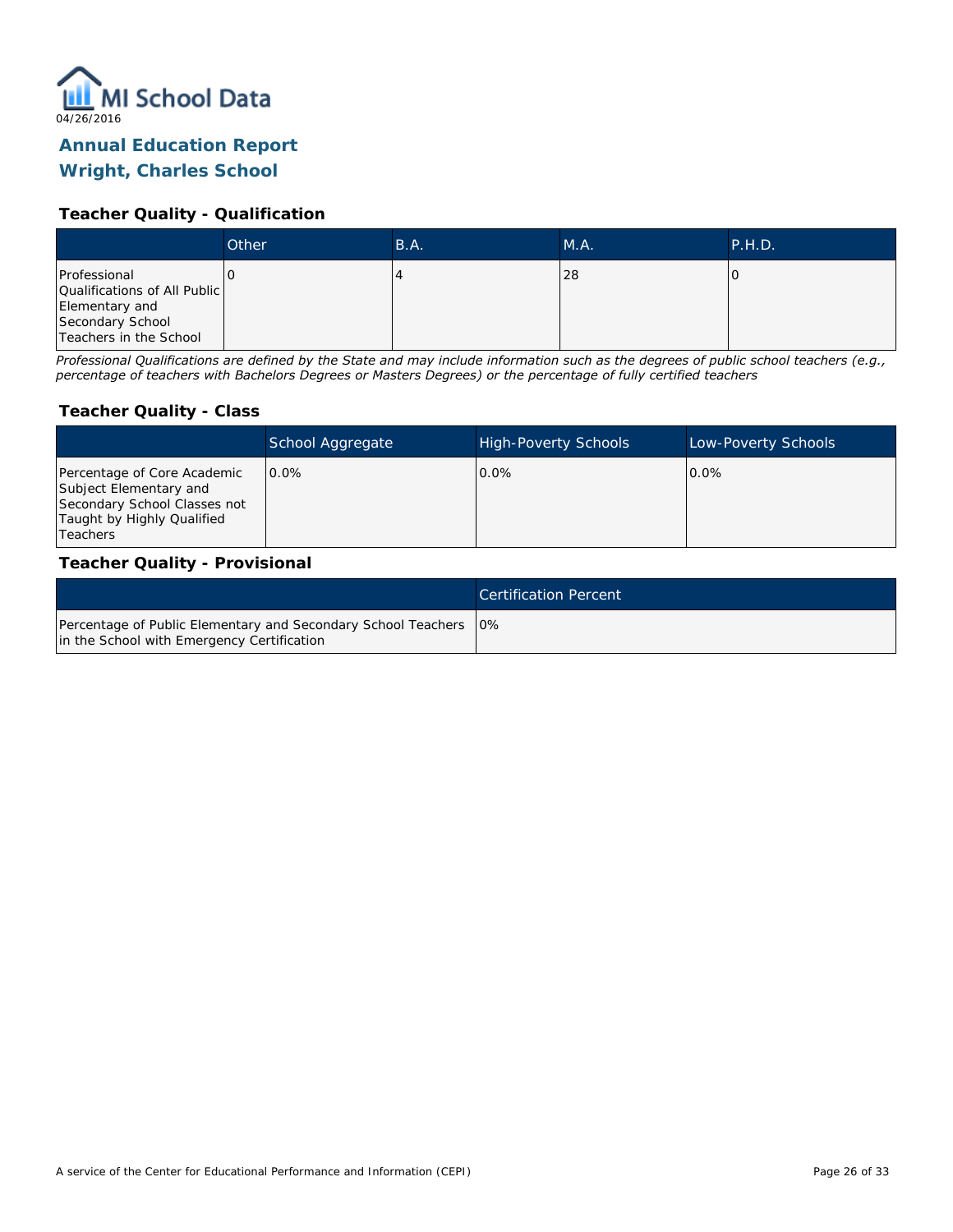

#### **NAEP Grade 4 Math**

|                                                                                                                                                                 | Percent of<br><b>Students</b> | Percent below<br><b>Basic</b>                    | Percent Basic                                                  | Percent Proficient                                             | Percent Advanced               |
|-----------------------------------------------------------------------------------------------------------------------------------------------------------------|-------------------------------|--------------------------------------------------|----------------------------------------------------------------|----------------------------------------------------------------|--------------------------------|
| <b>All Students</b>                                                                                                                                             | 100                           | 23                                               | 77                                                             | 34                                                             | 5                              |
| Male<br>Female                                                                                                                                                  | 51<br>49                      | 22<br>23                                         | 78<br>77                                                       | 36<br>32                                                       | 6<br>$\overline{4}$            |
| National Lunch<br>Program Eligibility<br>Eligible<br>Not Eligible<br>Info not available                                                                         | 47<br>53<br>#                 | 36<br>10<br>$\ddagger$                           | 64<br>90<br>$\ddagger$                                         | 17<br>49<br>$\ddagger$                                         | 9<br>$\ddagger$                |
| Race/Ethnicity<br>White<br><b>Black</b><br>Hispanic<br>Asian<br>American<br>Indian/Alaska Native<br>Native<br>Hawaiian/Pacific<br>Islander<br>Two or More Races | 72<br>15<br>6<br>4<br>#<br>3  | 15<br>53<br>38<br>11<br>$\ddagger$<br>$\ddagger$ | 85<br>47<br>62<br>89<br>$\ddagger$<br>$\ddagger$<br>$\ddagger$ | 39<br>10<br>21<br>58<br>$\ddagger$<br>$\ddagger$<br>$\ddagger$ | 5<br>8#35<br>3<br>19<br>ŧ<br>‡ |
| Student classified as<br>having a disability<br>SD <sup>1</sup><br>Not SD                                                                                       | 12<br>88                      | 47<br>19                                         | 53<br>81                                                       | 14<br>37                                                       | 5                              |
| Student is an English<br>Language Learner<br>ELL<br>Not ELL                                                                                                     | 5<br>95                       | 42<br>22                                         | 58<br>78                                                       | 16<br>35                                                       | 5                              |

*‡ Reporting Standards not met. Note: Observed differences are not necessarily statistically significant. Detail may not sum to total because of rounding. SOURCE: U.S. Department of Education. Institute for Education Sciences. National Center for Education Statistics. National Assessment of Educational Progress (NAEP) 2015 Mathematics Achievement.*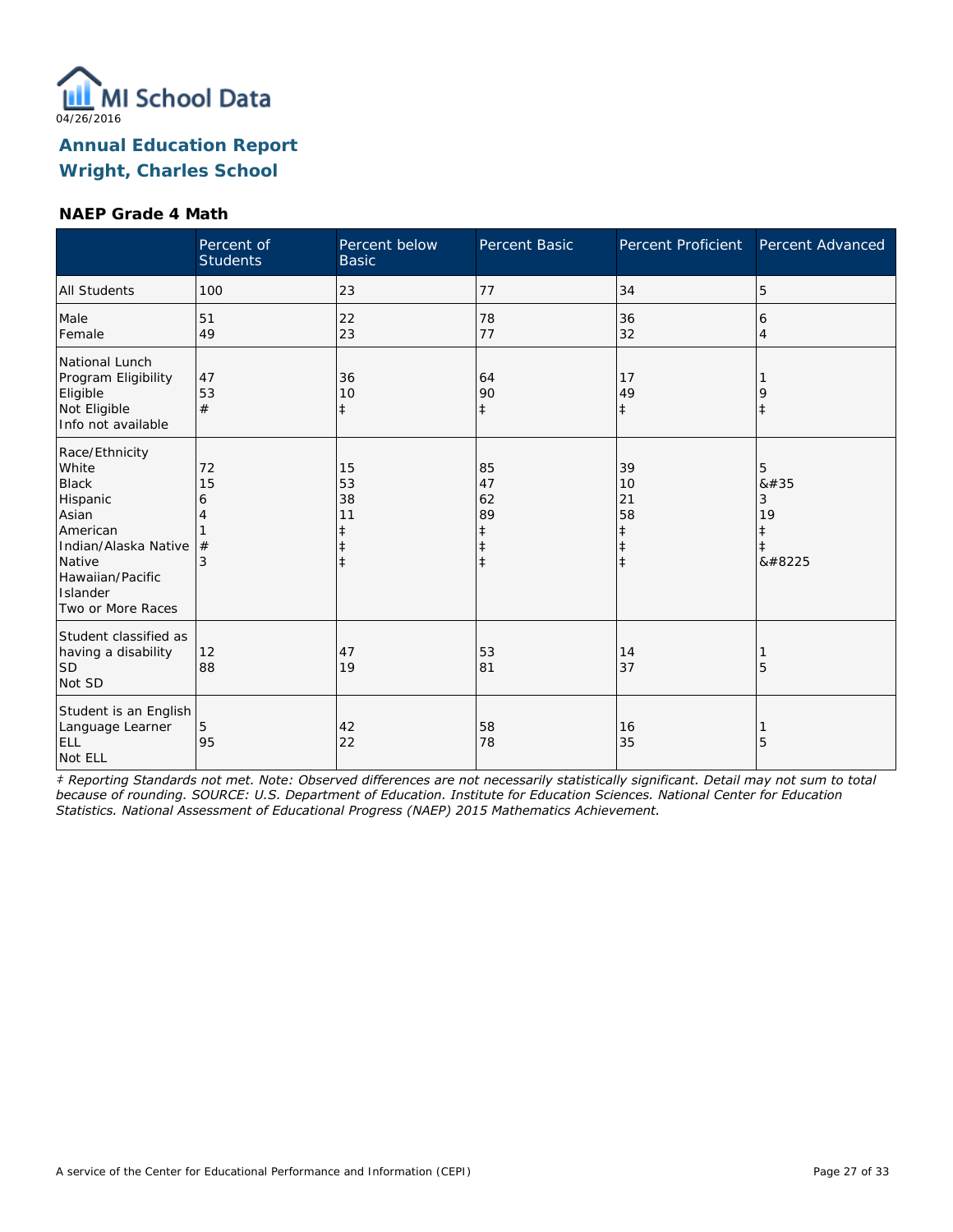

#### **NAEP Grade 8 Math**

|                                                                                                                                                                 | Percent of<br><b>Students</b> | Percent below<br><b>Basic</b>                         | Percent Basic                                | Percent Proficient                                   | Percent Advanced      |
|-----------------------------------------------------------------------------------------------------------------------------------------------------------------|-------------------------------|-------------------------------------------------------|----------------------------------------------|------------------------------------------------------|-----------------------|
| <b>All Students</b>                                                                                                                                             | 100                           | 32                                                    | 39                                           | 22                                                   | 7                     |
| Male<br>Female                                                                                                                                                  | 51<br>49                      | 31<br>34                                              | 39<br>39                                     | 23<br>21                                             | 6                     |
| National Lunch<br>Program Eligibility<br>Eligible<br>Not Eligible<br>Info not available                                                                         | 45<br>55<br>#                 | 48<br>19<br>$\ddagger$                                | 39<br>40<br>$\ddagger$                       | 12<br>30<br>$\ddagger$                               | 2<br>11<br>$\ddagger$ |
| Race/Ethnicity<br>White<br><b>Black</b><br>Hispanic<br>Asian<br>American<br>Indian/Alaska Native<br>Native<br>Hawaiian/Pacific<br>Islander<br>Two or More Races | 69<br>20<br>#                 | 23<br>66<br>38<br>11<br>$\ddagger$<br>ŧ<br>$\ddagger$ | 43<br>29<br>44<br>18<br>ŧ<br>ŧ<br>$\ddagger$ | 26<br>5<br>15<br>39<br>ŧ<br>$\ddagger$<br>$\ddagger$ | $^{\#}$<br>4<br>32    |
| Student classified as<br>having a disability<br>SD<br>Not SD                                                                                                    | 11<br>89                      | 77<br>27                                              | 19<br>41                                     | 3<br>24                                              | #                     |
| Student is an English<br>Language Learner<br><b>ELL</b><br>Not ELL                                                                                              | 3<br>97                       | 54<br>32                                              | 33<br>39                                     | 11<br>22                                             | 2                     |

*‡ Reporting Standards not met. NOTE: Observed differences are not necessarily statistically significant. Detail may not sum to total because of rounding. SOURCE: U.S. Department of Education. Institute for Education Sciences. National Center for Education Statistics. National Assessment of Educational Progress (NAEP) 2015 Mathematics Achievement.*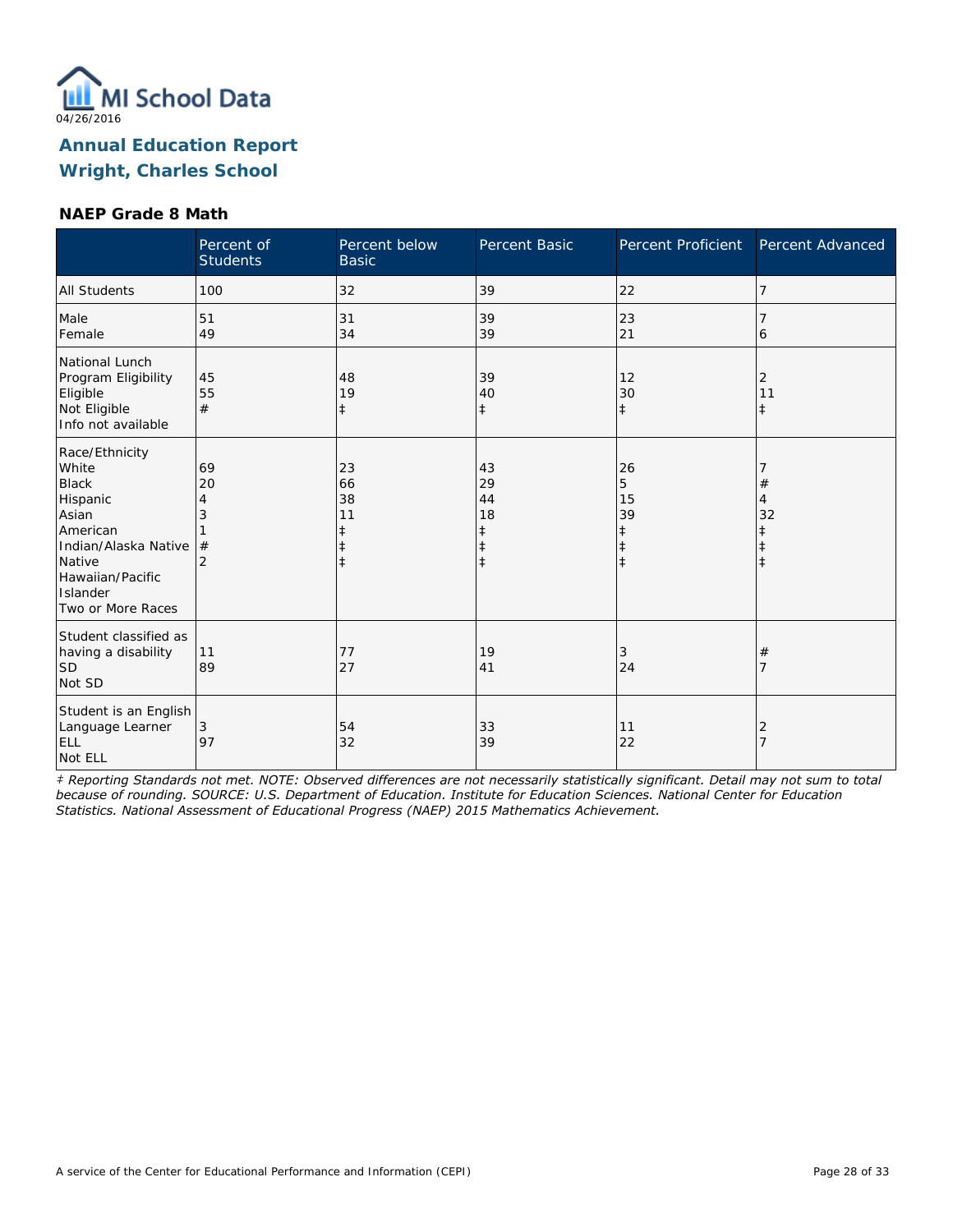

#### **NAEP Grade 12 Math**

|                                                                                                                                                | Percent of<br><b>Students</b> | Percent below<br><b>Basic</b>                     | Percent Basic                                   | Percent Proficient                                              | Percent Advanced                         |
|------------------------------------------------------------------------------------------------------------------------------------------------|-------------------------------|---------------------------------------------------|-------------------------------------------------|-----------------------------------------------------------------|------------------------------------------|
| All Students                                                                                                                                   | 100                           | 34                                                | 41                                              | 23                                                              | $\overline{2}$                           |
| Male<br>Female                                                                                                                                 | 51<br>49                      | 32<br>35                                          | 41<br>42                                        | 26<br>22                                                        |                                          |
| National Lunch<br>Program Eligibility<br>Eligible<br>Not Eligible<br>Info not available                                                        | 35<br>64<br>$\Omega$          | 54<br>22<br>$\mathbf{O}$                          | 37<br>44<br>0                                   | 9<br>32<br>$\mathbf{O}$                                         | 10<br>2<br>l0                            |
| Race/Ethnicity<br>White<br><b>Black</b><br>Hispanic<br>Asian<br>American Indian<br>Native<br>Hawaiian/Pacific<br>Islander<br>Two or More Races | 76<br>14<br>5<br>3<br>O<br>1  | 26<br>68<br>58<br>26<br>0<br>$\Omega$<br>$\Omega$ | 42<br>27<br>33<br>32<br>0<br>0<br>$\mathcal{O}$ | 30<br>5<br>9<br>35<br>$\Omega$<br>$\mathbf 0$<br>$\overline{O}$ | 2<br>O<br>O<br>O<br>$\Omega$<br>$\Omega$ |
| Student classified as<br>having a disability<br><b>SD</b><br>Not SD                                                                            | 9<br>91                       | 78<br>30                                          | 19<br>43                                        | 3<br>25                                                         | 0<br>2                                   |
| Student is an English<br>Language Learner<br><b>ELL</b><br>Not ELL                                                                             | 2<br>98                       | $\overline{0}$<br>33                              | 0<br>41                                         | $\mathbf 0$<br>24                                               | 0<br>$\overline{2}$                      |

*‡ Reporting Standards not met. NOTE: Observed differences are not necessarily statistically significant. Detail may not sum to total because of rounding. SOURCE: U.S. Department of Education. Institute for Education Sciences. National Center for Education Statistics. National Assessment of Educational Progress (NAEP) 2015 Mathematics Achievement.*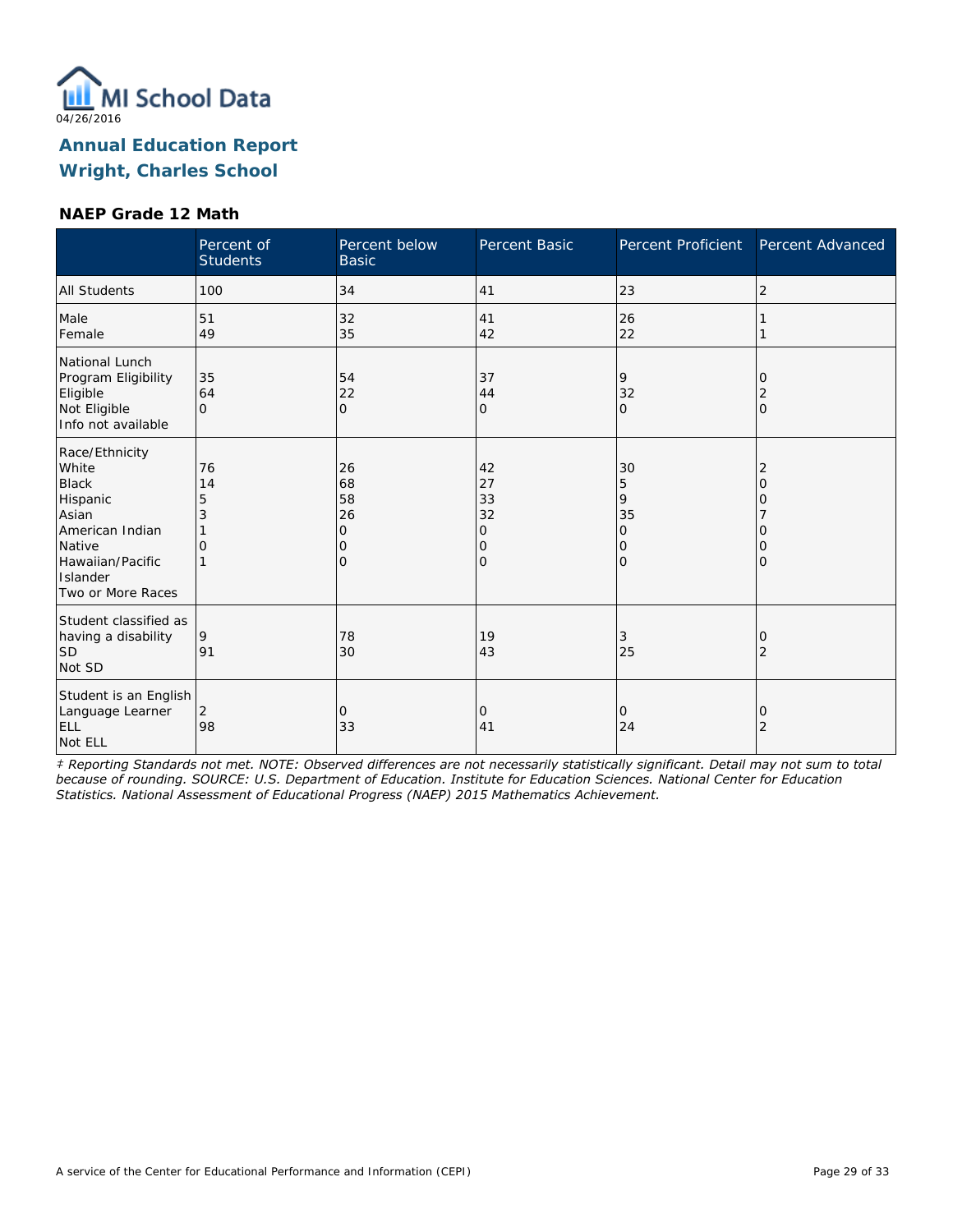

#### **NAEP Grade 4 Reading**

|                                                                                                                                                                 | Percent of<br><b>Students</b> | Percent below<br><b>Basic</b>                          | Percent Basic                                          | Percent Proficient                           | Percent Advanced |
|-----------------------------------------------------------------------------------------------------------------------------------------------------------------|-------------------------------|--------------------------------------------------------|--------------------------------------------------------|----------------------------------------------|------------------|
| <b>All Students</b>                                                                                                                                             | 100                           | 37                                                     | 63                                                     | 29                                           | 5                |
| Male<br>Female                                                                                                                                                  | 50<br>50                      | 39<br>34                                               | 61<br>66                                               | 26<br>31                                     | 5<br>6           |
| National Lunch<br>Program Eligibility<br>Eligible<br>Not Eligible<br>Info not available                                                                         | 48<br>52<br>#                 | 50<br>24<br>$\ddagger$                                 | 50<br>76<br>$\ddagger$                                 | 16<br>40<br>$\ddagger$                       | 8<br>$\pm$       |
| Race/Ethnicity<br>White<br><b>Black</b><br>Hispanic<br>Asian<br>American<br>Indian/Alaska Native<br>Native<br>Hawaiian/Pacific<br>Islander<br>Two or More Races | 72<br>14<br>6<br>#<br>3       | 32<br>66<br>49<br>16<br>$\ddagger$<br>$\ddagger$<br>30 | 68<br>34<br>51<br>84<br>$\ddagger$<br>$\ddagger$<br>70 | 32<br>9<br>17<br>49<br>‡<br>$\ddagger$<br>37 | 6<br>15<br>8     |
| Student classified as<br>having a disability<br><b>SD</b><br>Not SD                                                                                             | 12<br>88                      | 76<br>32                                               | 24<br>68                                               | 7<br>31                                      | $^{\#}$<br>6     |
| Student is an English<br>Language Learner<br>ELL<br>Not ELL                                                                                                     | $\overline{4}$<br>96          | 52<br>36                                               | 48<br>64                                               | 16<br>29                                     | 2<br>5           |

*# Rounds to zero*

*‡ Reporting Standards not met. NOTE: Observed differences are not necessarily statistically significant. Detail may not sum to total because of rounding. SOURCE: U.S. Department of Education, Institute of Education Sciences, National Center for Education Statistics, National Assessment of Educational Progress (NAEP), 2015 Reading Assessment.*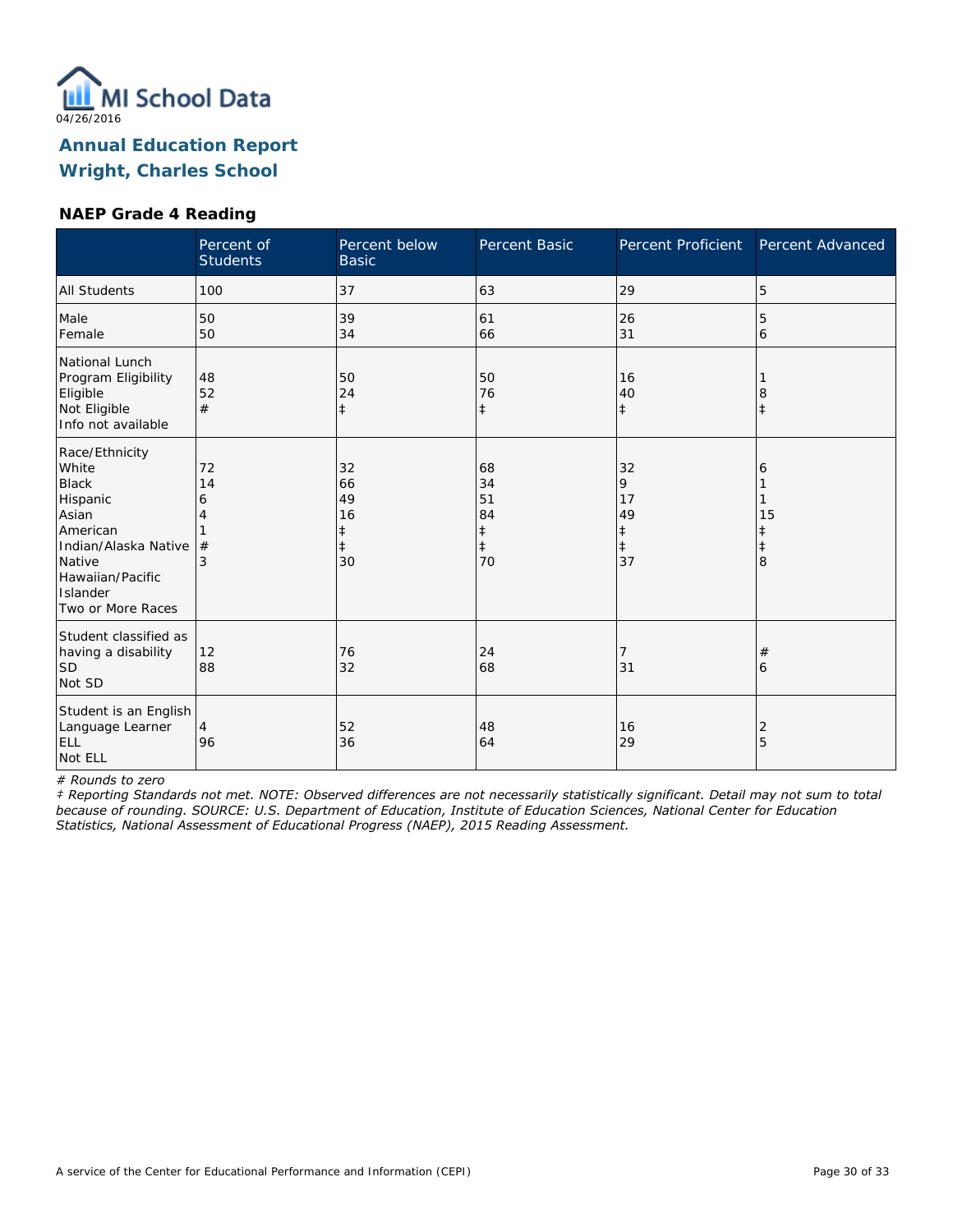

#### **NAEP Grade 8 Reading**

|                                                                                                                                            | Percent of<br><b>Students</b> | Percent below<br><b>Basic</b>    | Percent Basic                      | Percent Proficient                              | Percent Advanced                        |
|--------------------------------------------------------------------------------------------------------------------------------------------|-------------------------------|----------------------------------|------------------------------------|-------------------------------------------------|-----------------------------------------|
| All Students                                                                                                                               | 100                           | 24                               | 44                                 | 29                                              | 3                                       |
| Male<br>Female                                                                                                                             | 51<br>49                      | 29<br>20                         | 45<br>42                           | 25<br>34                                        | 2<br>$\overline{4}$                     |
| National Lunch<br>Program Eligibility<br>Eligible<br>Not Eligible<br>Info not available                                                    | 45<br>55<br>#                 | 37<br>14<br>$\ddagger$           | 45<br>43<br>$\ddagger$             | 17<br>39<br>$\ddagger$                          | $\ddagger$                              |
| Race/Ethnicity<br>White<br><b>Black</b><br>Hispanic<br>Asian/Pacific Islander 3<br>American<br>Indian/Alaska Native 2<br>Two or More Races | 69<br>20                      | 18<br>47<br>27<br>13<br>$^\ddag$ | 44<br>44<br>41<br>35<br>$\ddagger$ | 34<br>9<br>29<br>41<br>$\ddagger$<br>$\ddagger$ | 3<br>8#35<br>3<br>10<br>ŧ<br>$\ddagger$ |
| Student classified as<br>having a disability<br><b>SD</b><br>Not SD                                                                        | 10<br>90                      | 64<br>20                         | 30<br>45                           | 5<br>32                                         | $\#$<br>3                               |
| Student is an English<br>Language Learner<br><b>ELL</b><br>Not ELL                                                                         | 3<br>97                       | 57<br>23                         | 37<br>44                           | 6<br>30                                         | $\#$<br>3                               |

*# Rounds to zero*

*‡ Reporting Standards not met. NOTE: Observed differences are not necessarily statistically significant. Detail may not sum to total because of rounding. SOURCE: U.S. Department of Education, Institute of Education Sciences, National Center for Education Statistics, National Assessment of Educational Progress (NAEP), 2015 Reading Assessment.*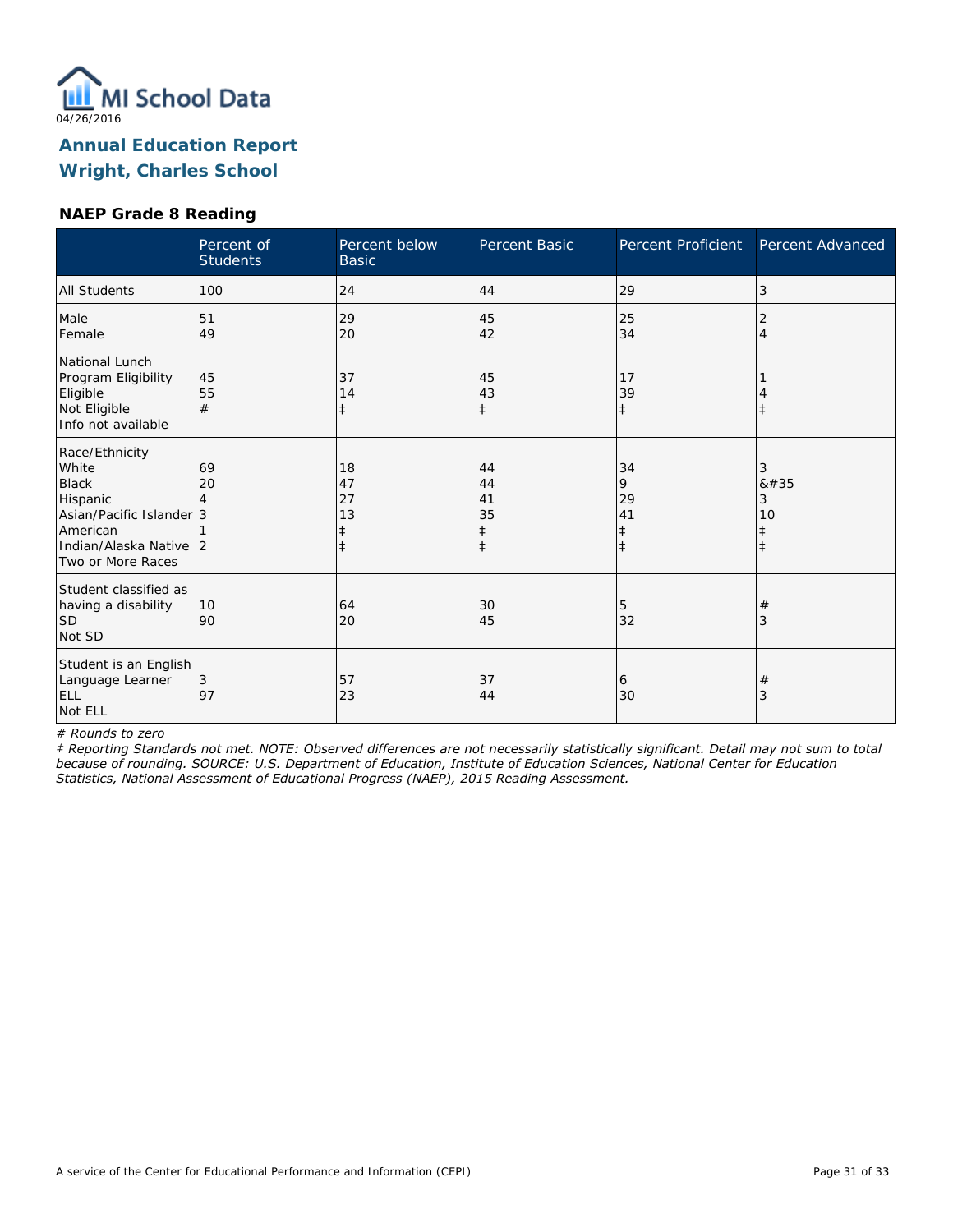

### **NAEP Grade 12 Reading**

|                                                                                                                                                | Percent of<br><b>Students</b>                   | Percent below<br><b>Basic</b>                        | Percent Basic                       | Percent Proficient                                | Percent Advanced            |
|------------------------------------------------------------------------------------------------------------------------------------------------|-------------------------------------------------|------------------------------------------------------|-------------------------------------|---------------------------------------------------|-----------------------------|
| <b>All Students</b>                                                                                                                            | 100                                             | 26                                                   | 5                                   | 27                                                | 5                           |
| Male<br>Female                                                                                                                                 | 50<br>50                                        | 31<br>20                                             | 37<br>37                            | 28<br>37                                          | 4<br>6                      |
| National Lunch<br>Program Eligibility<br>Eligible<br>Not Eligible<br>Info not available                                                        | 35<br>64                                        | 37<br>19<br>0                                        | 39<br>36<br>0                       | 22<br>38<br>$\mathbf{O}$                          | 2<br>O                      |
| Race/Ethnicity<br>White<br><b>Black</b><br>Hispanic<br>Asian<br>American Indian<br>Native<br>Hawaiian/Pacific<br>Islander<br>Two or More Races | 76<br>14<br>5<br>3<br>$\mathcal{O}$<br>$\Omega$ | 20<br>52<br>34<br>21<br>$\mathbf 0$<br>0<br>$\Omega$ | 38<br>36<br>44<br>26<br>0<br>0<br>0 | 36<br>12<br>21<br>41<br>0<br>10<br>$\overline{O}$ | 6<br>Ω<br>12<br>Ω<br>0<br>Ω |
| Student classified as<br>having a disability<br> SD<br>Not SD                                                                                  | 7<br>93                                         | 66<br>23                                             | 25<br>38                            | 8<br>34                                           | 5                           |
| Student is an English<br>Language Learner<br>ELL<br>Not ELL                                                                                    | 2<br>98                                         | $\Omega$<br>25                                       | 0<br>37                             | 0<br>33                                           | 0<br>5                      |

*# Rounds to zero*

*‡ Reporting Standards not met. NOTE: Observed differences are not necessarily statistically significant. Detail may not sum to total because of rounding. SOURCE: U.S. Department of Education, Institute of Education Sciences, National Center for Education Statistics, National Assessment of Educational Progress (NAEP), 2015 Reading Assessment.*